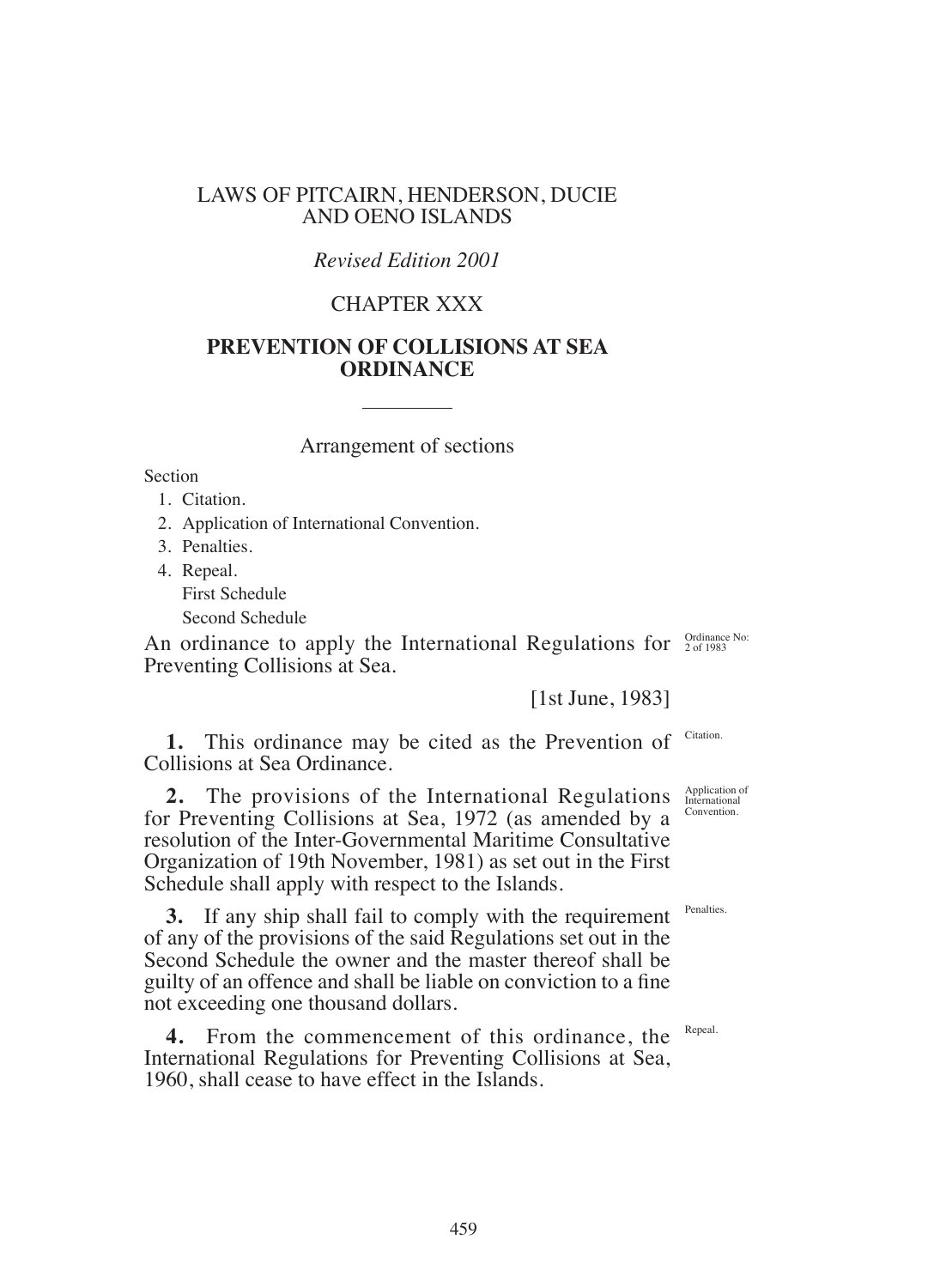### FIRST SCHEDULE

### PART A—GENERAL

**1.**—(a) These Rules shall apply to all vessels upon the high seas and in all waters connected therewith navigable by seagoing vessels.

- (b) Nothing in these Rules shall interfere with the operation of special rules made by an appropriate authority for roadsteads, harbours, rivers, lakes or inland waterways connected with the high seas and navigable by seagoing vessels. Such special rules shall conform as closely as possible to these Rules.
- (c) Nothing in these Rules shall interfere with the operation of any special rules made by the Government of any State with respect to additional station or signal lights, shapes or whistle signals for ships of war and vessels proceeding under convoy, or with respect to additional station or signal lights or shapes for fishing vessels engaged in fishing as a fleet. These additional station or signal lights, shapes or whistle signals shall, so far as possible, be such that they cannot be mistaken for any light, shape or signal authorized elsewhere under these Rules.
- (d) Trafic separation schemes may be adopted by the Organization for the purpose of these rules.
- (e) Whenever the Government concerned shall have determined that a vessel of special construction or purpose cannot comply fully with the provisions of any of these Rules with respect to the number, position, range or arc of visibility of lights or shapes, as well as to the disposition and characteristics of sound-signalling appliances, without interfering with the special function of the vessel, such vessel shall comply with such other provisions in regard to the number, position, range or arc of visibility of lights or shapes, as well as to the disposition and characteristics of sound-signalling appliances, as her Government shall have determined to be the closest possible compliance with these Rules in respect of that vessel.
- **2.**—(a) Nothing in these Rules shall exonerate any vessel, or the owner, master or crew thereof, from the consequences of any neglect to comply with these Rules or of the neglect of any precaution which may be required by the ordinary practice of seamen, or by the special circumstances of the case.
	- (b) In construing and complying with these Rules due regard shall be had to all dangers of navigation and collision and to any special circumstances, including the limitations of the vessels involved, which may make a departure from these Rules necessary to avoid immediate danger.

**3.** For the purpose of these Rules, except where the context otherwise requires:

- (a) The word "vessel" includes every description of water craft, including non-displacement craft and seaplanes, used or capable of being used as a means of transportation on water.
- (b) The term "power-driven vessel" means any vessel propelled by machinery.
- (c) The term "sailing vessel" means any vessel under sail provided that propelling machinery, if fitted, is not being used.

Responsibility.

Application.

General definitions.

460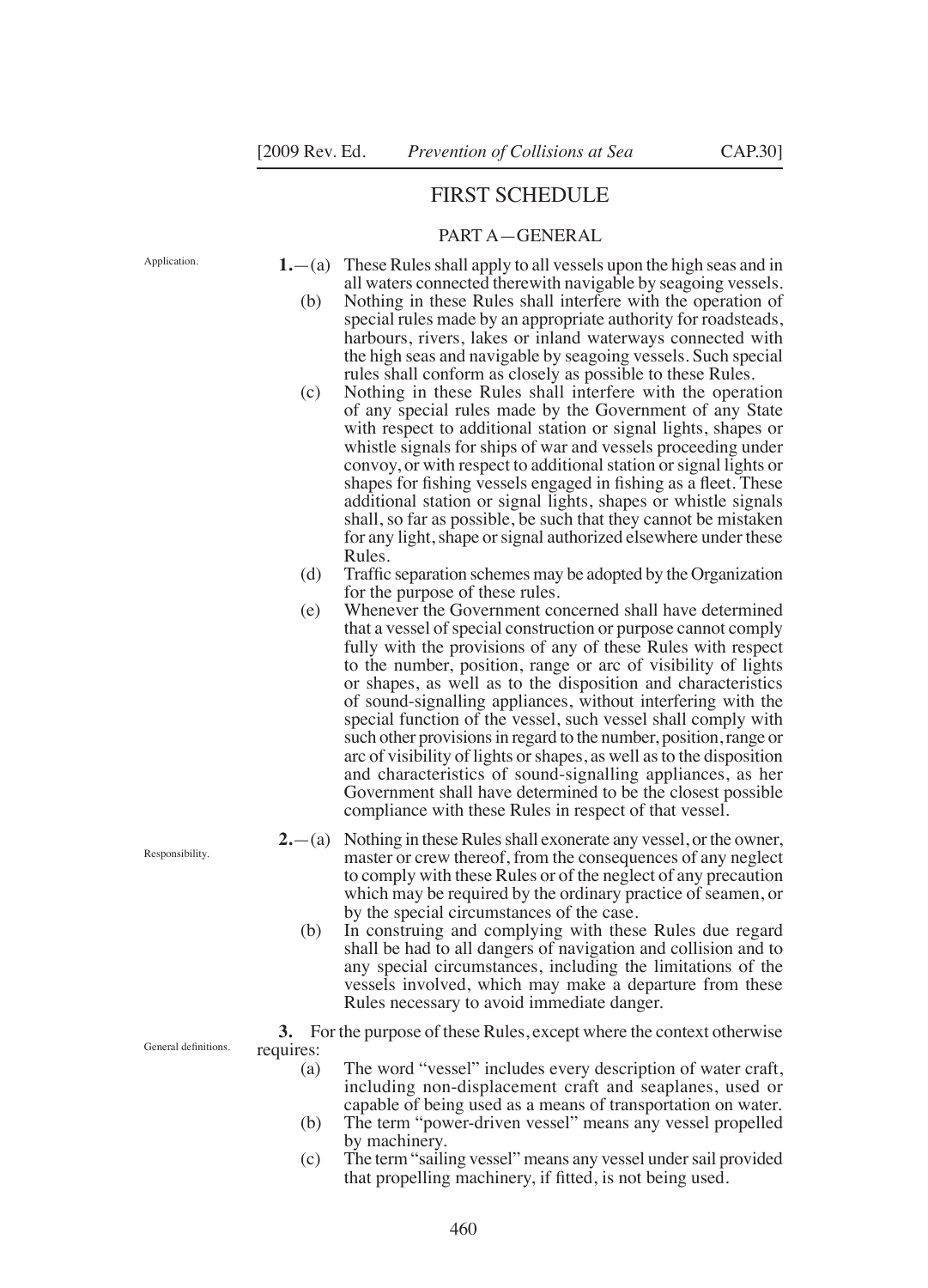- (d) The term "vessel engaged in fishing" means any vessel fishing with nets, lines, trawls or other fishing apparatus which restrict manoeuvrability, but does not include a vessel fishing with trolling lines or other ishing apparatus which do not restrict manoeuvrability.
- (e) The word "seaplane" includes any aircraft designed to manoeuvre on the water.
- (f) The term "vessel not under command" means a vessel which through some exceptional circumstance is unable to manoeuvre as required by these Rules and is therefore unable to keep out of the way of another vessel.
- (g) The term "vessel restricted in her ability to manoeuvre" means a vessel which from the nature of her work is restricted in her ability to manoeuvre as required by these Rules and is therefore unable to keep out of the way of another vessel. The term "vessels restricted in their ability to manoeuvre" shall include but not be limited to—
	- (i) a vessel engaged in laying, servicing or picking up a navigation mark, submarine cable or pipeline;
	- (ii) a vessel engaged in dredging, surveying or underwater operations;
	- (iii) a vessel engaged in replenishment or transferring persons, provisions or cargo while underway;
	- (iv) a vessel engaged in the launching or recovery of aircraft;
	- (v) a vessel engaged in mine clearance operations;
	- (vi) a vessel engaged in a towing operation such as severely restricts the towing vessel and her tow in their ability to deviate from their course.
- (h) The term "vessel constrained by her draught" means a powerdriven vessel which because of her draught in relation to the available depth of water is severely restricted in her ability to deviate from the course she is following.
- (i) The word "underway" means that a vessel is not at anchor, or made fast to the shore, or aground.
- (j) The words "length" and "breadth" of a vessel mean her length overall and greatest breadth.
- (k) Vessels shall be deemed to be in sight of one another only when one can be observed visually from the other.
- (l) The term "restricted visibility" means any condition in which such visibility is restricted by fog, mist, falling snow, heavy rainstorms, sandstorms or any other similar causes.

### PART B—STEERING AND SAILING RULES

Section 1—Conduct of vessels in any condition of visibility

**4.** Rules in this section apply in any condition of visibility.

**5.** Every vessel shall at all times maintain a proper look-out by sight and hearing as well as by all available means appropriate in the prevailing circumstances and conditions so as to make a full appraisal of the situation and of the risk of collision.

**6.** Every vessel shall at all times proceed at a safe speed so that she can take proper and effective action to avoid collision and be stopped within a distance appropriate to the prevailing circumstances and

Application.

Lookout.

Safe speed.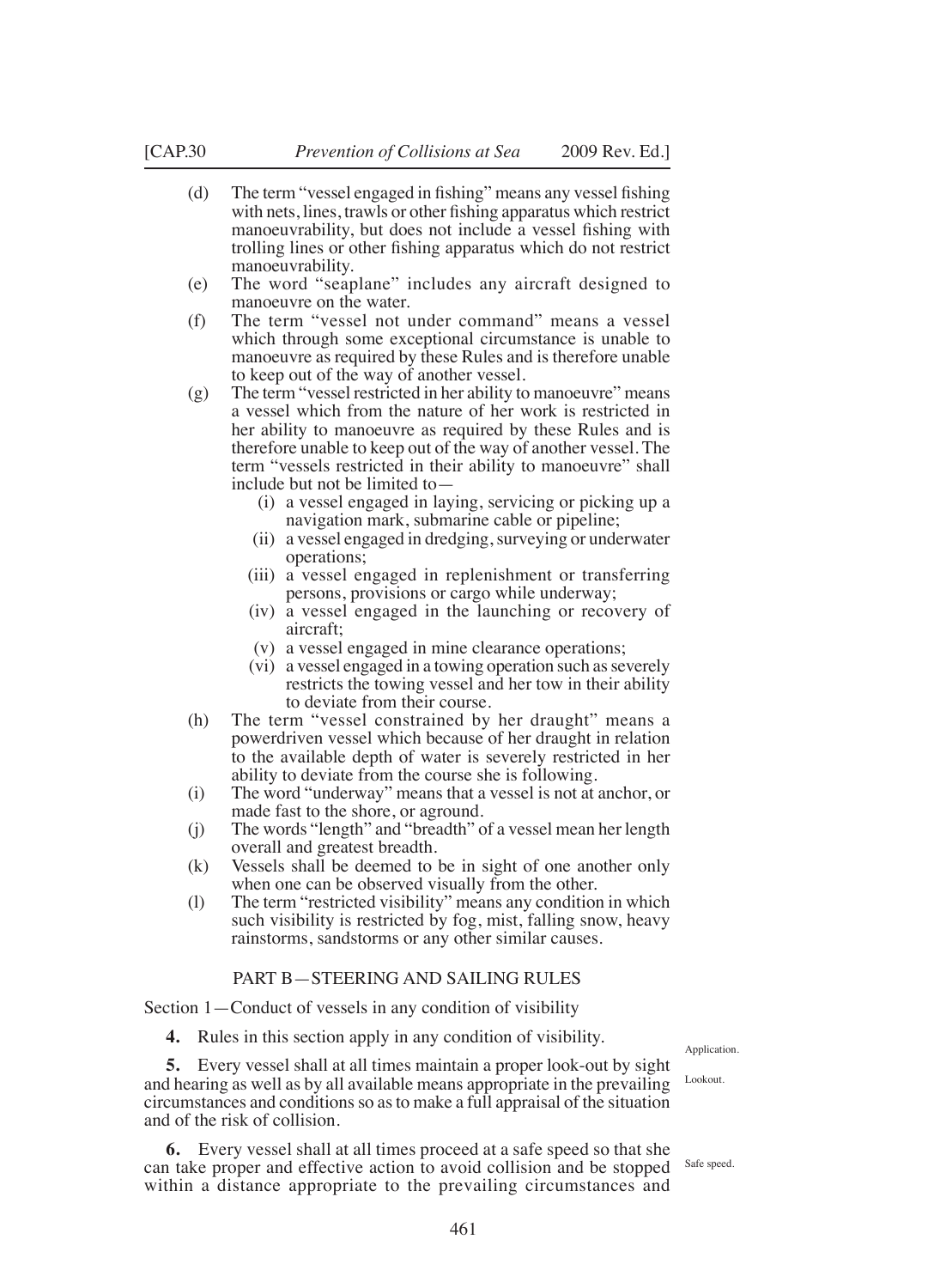conditions.

In determining a safe speed the following factors shall be among those taken into account—<br>(a) By all ve

By all vessels—

- (i) the state of visibility;
- (ii) the trafic density including concentrations of ishing vessels or any other vessels;
- (iii) the manoeuvrability of the vessel with special reference to stopping distance and turning ability in the prevailing conditions;
- (iv) at night the presence of background light such as from shore lights or from back scatter of her own lights;
- (v) the state of wind, sea and current, and the proximity of navigational hazards;
- (vi) the draught in relation to the available depth of water.<br>(b) Additionally, by vessels with operational radar—
- Additionally, by vessels with operational radar—
	- (i) the characteristics, eficiency and limitations of the radar equipment;
	- (ii) any constraints imposed by the radar range scale in use;
	- (iii) the effect on radar detection of the sea state, weather and other sources of interference;
	- (iv) the possibility that small vessels, ice and other floating objects may not be detected by radar at an adequate range;
	- (v) the number, location and movement of vessels detected by radar;
	- (vi) the more exact assessment of the visibility that may be possible when radar is used to determine the range of vessels or other objects in the vicinity.
- **7.**—(a) Every vessel shall use all available means appropriate to the prevailing circumstances and conditions to determine if risk of collision exists. If there is any doubt such risk shall be deemed to exist.
	- (b) Proper use shall be made of radar equipment if fitted and operational, including long-range scanning to obtain early warning of risk of collision and radar plotting or equivalent systematic observation of detected objects.
	- (c) Assumptions shall not be made on the basis of scanty information, especially scanty radar information.
	- (d) In determining if risk of collision exists the following considerations shall be among those taken into account—
		- (i) such risk shall be deemed to exist if the compass bearing of an approaching vessel does not appreciably change;
		- (ii) such risk may sometimes exist even when an appreciable bearing change is evident, particularly when approaching a very large vessel or a tow or when approaching a vessel at close range.
- **8.**—(a) Any action taken to avoid collision shall, if the circumstances of the case admit, be positive, made in ample time and with due regard to the observance of good seamanship.
	- (b) Any alteration of course and/or speed to avoid collision shall, if the circumstances of the case admit, be large enough to be

Risk of collission.

Action to avoid collision.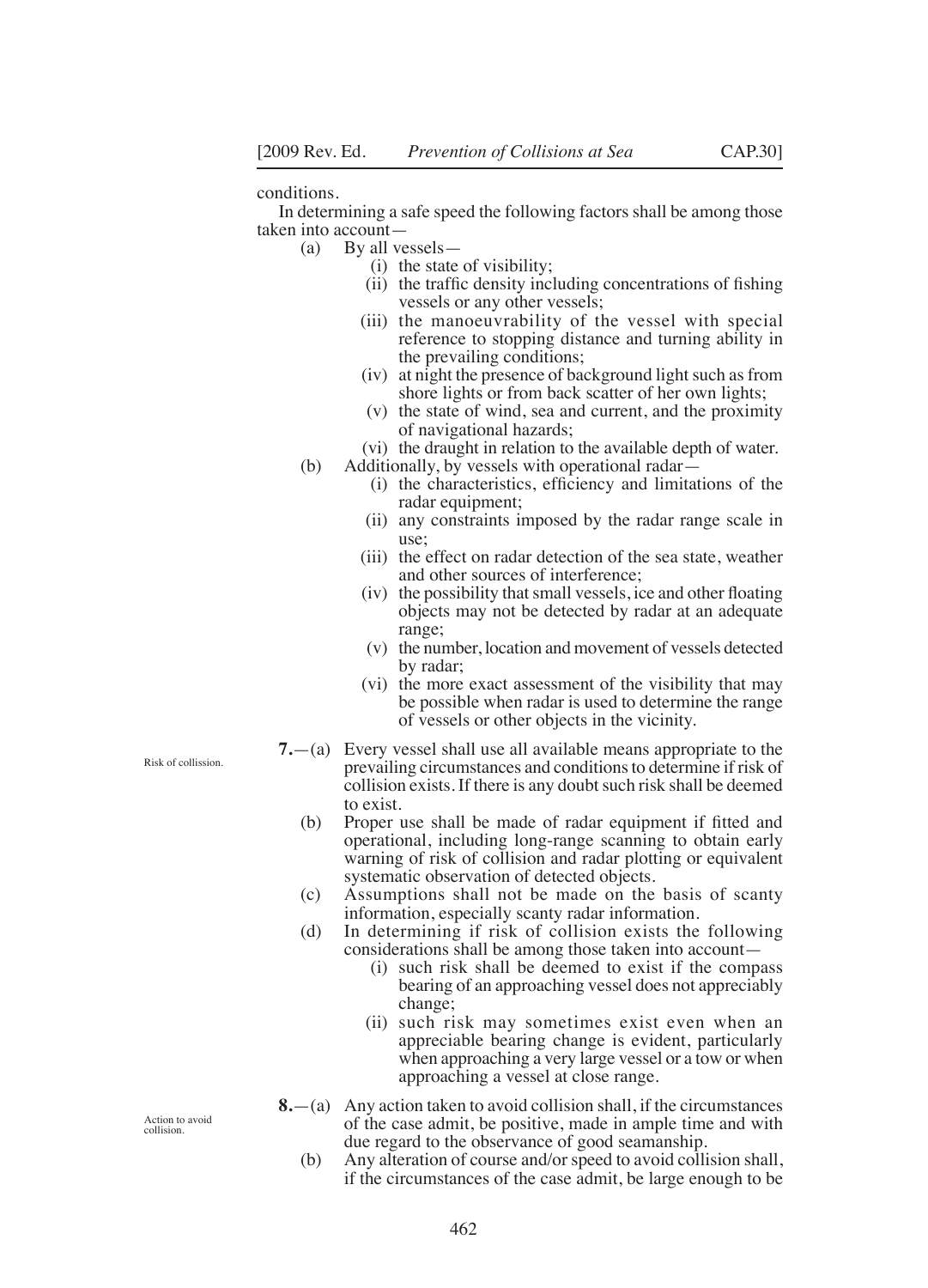readily apparent to another vessel observing visually or by radar; a succession of small alterations of course and/or speed should be avoided.

- (c) If there is suficient sea room, alteration of course alone may be the most effective action to avoid a close-quarters situation provided that it is made in good time, is substantial and does not result in another close-quarters situation.
- (d) Action taken to avoid collision with another vessel shall be such as to result in passing at a safe distance. The effectiveness of the action shall be carefully checked until the other vessel is finally past and clear.
- (e) If necessary to avoid collision or allow more time to assess the situation, a vessel shall slacken her speed or take all way off by stopping or reversing her means of propulsion.
- **9.**—(a) A vessel proceeding along the course of a narrow channel or fairway shall keep as near to the outer limit of the channel or fairway which lies on her starboard side as is safe and practicable.
	- (b) A vessel of less than 20 metres in length or a sailing vessel shall not impede the passage of a vessel which can safely navigate only within a narrow channel or fairway.
	- (c) A vessel engaged in ishing shall not impede the passage of any other vessel navigating within a narrow channel or fairway.
	- (d) A vessel shall not cross a narrow channel or fairway if such crossing impedes the passage of a vessel which can safely navigate only within such channel or fairway. The latter vessel may use the sound signal prescribed in Rule 34(d) if in doubt as to the intention of the crossing vessel.
	- (e) (i) In a narrow channel or fairway when overtaking can take place only if the vessel to be overtaken has to take action to permit safe passing, the vessel intending to overtake shall indicate her intention by sounding the appropriate signal prescribed in Rule 34(c) (i). The vessel to be overtaken shall, if in agreement, sound the appropriate signal prescribed in Rule 34(c) (ii) and take steps to permit safe passing. If in doubt she may sound the signals prescribed in Rule 34(d).
		- (ii) This Rule does not relieve the overtaking vessel of her obligations under Rule 13.
	- (f) A vessel nearing a bend or an area of a narrow channel or fairway where other vessels may be obscured by an intervening obstruction shall navigate with particular alertness and caution and shall sound the appropriate signal prescribed in Rule 34(e).
	- (g) Any vessel shall, if the circumstances of the case admit, avoid anchoring in a narrow channel.
- **10.**—(a) This Rule applies to trafic separation schemes adopted by the Organization.
	- (b) A vessel using a trafic separation scheme shall—
		- (i) proceed in the appropriate trafic lane in the general direction of traffic flow for that lane;
		- (ii) so far as practicable keep clear of a trafic separation line or separation zone;
		- (iii) normally join or leave a trafic lane at the termination of the lane, but when joining or leaving from either side

Trafic separation schemes.

Narrow channels.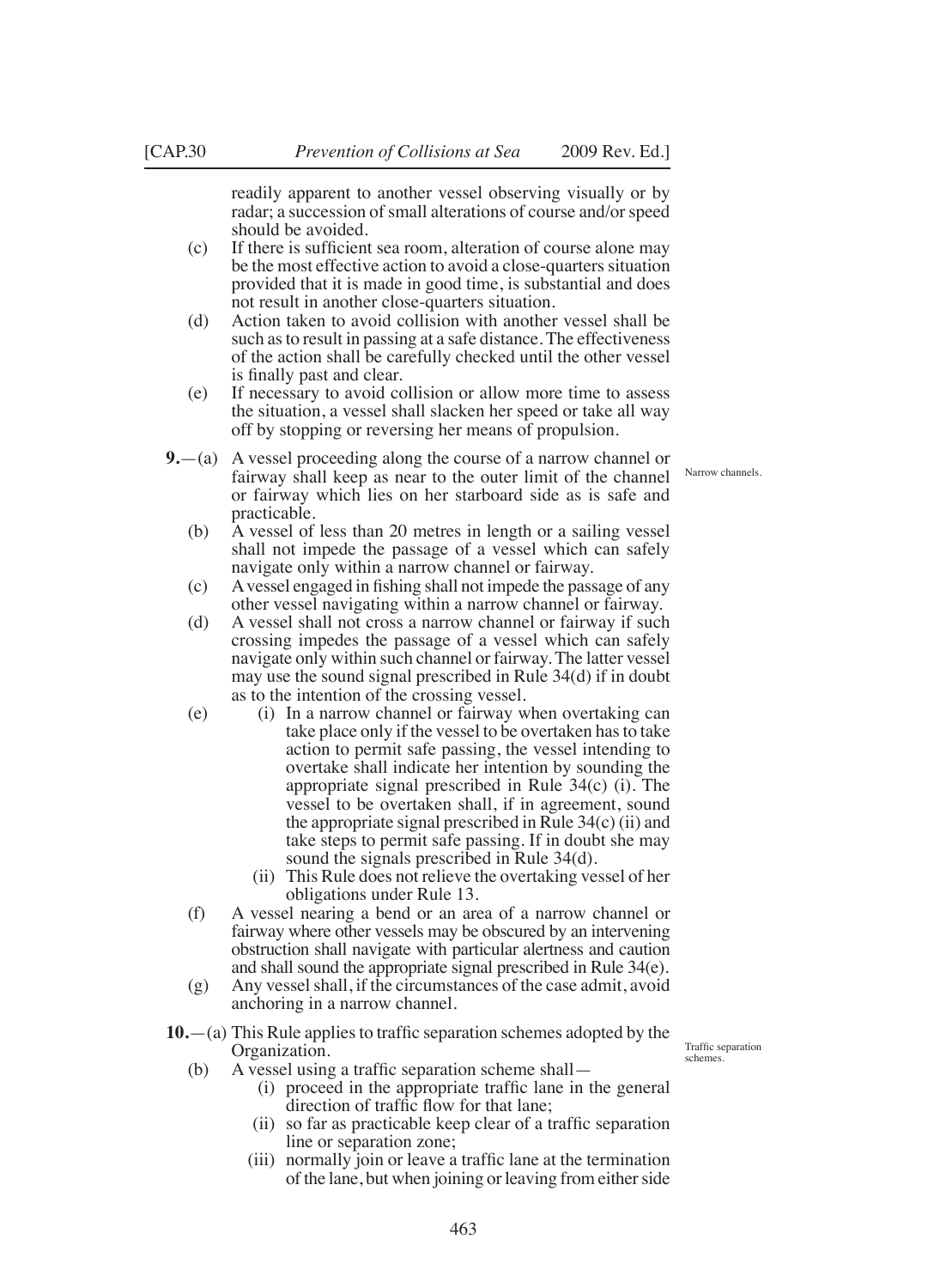shall do so at as small an angle to the general direction of traffic flow as practicable.

- (c) A vessel shall so far as practicable avoid crossing trafic lanes, but if obliged to do so shall cross as nearly as practicable at right angles to the general direction of traffic flow.
- (d) Inshore trafic zones shall not normally be used by through trafic which can safely use the appropriate trafic lane within the adjacent trafic separation scheme. However, vessels of less than 20 metres in length and sailing vessels may under all circumstances use inshore trafic zones.
- (e) A vessel other than a crossing vessel or a vessel joining or leaving a lane shall not normally enter a separation zone or cross a separation line except:
	- (i) in cases of emergency to avoid immediate danger;
- (ii) to engage in fishing within a separation zone.<br>(f) A vessel navigating in areas near the terminations of
- A vessel navigating in areas near the terminations of traffic separation schemes shall do so with particular caution.
- (g) A vessel shall so far as practicable avoid anchoring in a trafic separation scheme or in areas near its terminations.
- (h) A vessel not using a trafic separation scheme shall avoid it by as wide a margin as is practicable.
- (i) A vessel engaged in ishing shall not impede the passage of any vessel following a trafic lane.
- (j) A vessel of less than 20 metres in length or a sailing vessel shall not impede the safe passage of a power-driven vessel following a trafic lane.
- (k) A vessel restricted in her ability to manoeuvre when engaged in an operation for the maintenance of safety of navigation in a trafic separation scheme is exempted from complying with this Rule to the extent necessary to carry out the operation.
- (l) A vessel restricted in her ability to manoeuvre when engaged in an operation for the laying, servicing or picking up of a submarine cable, within a trafic separation scheme, is exempted from complying with this Rule to the extent necessary to carry out the operation.

Section II—Conduct of vessels in sight of one another

**11.** Rules in this section apply to vessels in sight of one another.

Application. Sailing vessels.

- **12.**—(a) When two sailing vessels are approaching one another, so as to involve risk of collision, one of them shall keep out of the way of the other as follows—
	- (i) when each has the wind on a different side, the vessel which has the wind on the port side shall keep out of the way of the other;
	- (ii) when both have the wind on the same side, the vessel which is to windward shall keep out of the way of the vessel which is to leeward;
	- (iii) if a vessel with the wind on the port side sees a vessel to windward and cannot determine with certainty whether the other vessel has the wind on the port or on the starboard side, she shall keep out of the way of the other.
	- (b) For the purposes of this Rule the windward side shall be deemed to be the side opposite to that on which the mainsail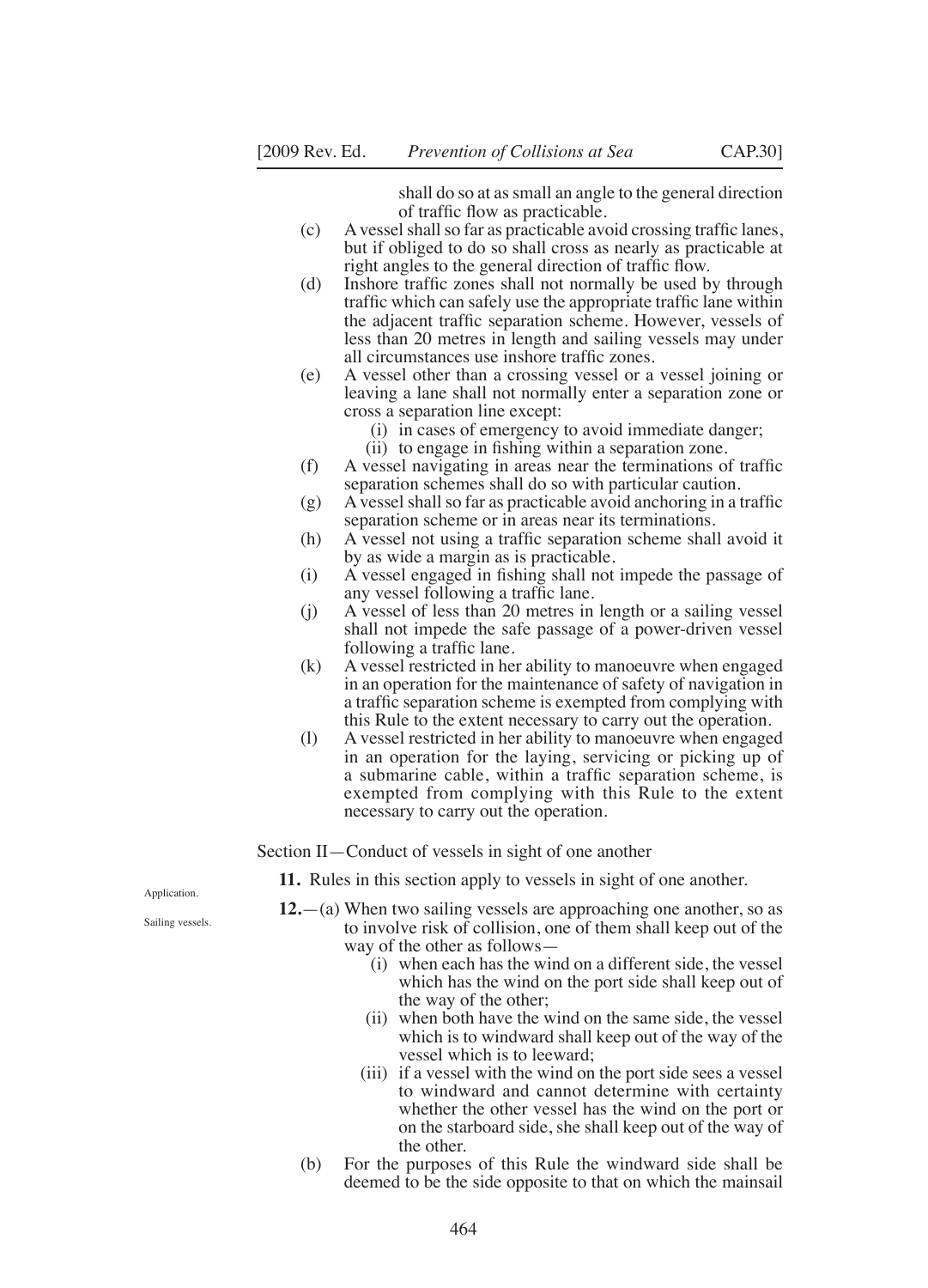is carried or, in the case of a square-rigged vessel, the side opposite to that on which the largest fore-and-aft sail is carried.

- **13.**—(a) Notwithstanding anything contained in the Rules of Part B, Sections I and II any vessel overtaking any other shall keep out of the way of the vessel being overtaken.
	- (b) A vessel shall be deemed to be overtaking when coming up with another vessel from a direction more than 22.5 degrees abaft her beam, that is, in such a position with reference to the vessel she is overtaking, that at night she would be able to see only the sternlight of that vessel but neither of her sidelights.
	- (c) When a vessel is in any doubt as to whether she is overtaking another, she shall assume that this is the case and act accordingly.
	- (d) Any subsequent alteration of the bearing between the two vessels shall not make the overtaking vessel a crossing vessel within the meaning of these Rules or relieve her of the duty of keeping clear of the overtaken vessel until she is finally past and clear.
- **14.**—(a) When two power-driven vessels are meeting on reciprocal or nearly reciprocal courses so as to involve risk of collision each shall alter her course to starboard so that each shall pass on the port side of the other.
	- (b) Such a situation shall be deemed to exist when a vessel sees the other ahead or nearly ahead and by night she could see the masthead lights of the other in a line or nearly in a line and/ or both sidelights and by day she observes the corresponding aspect of the other vessel.
	- (c) When a vessel is in any doubt as to whether such a situation exists she shall assume that it does exist and act accordingly.

**15.** When two power-driven vessels are crossing so as to involve risk of collision, the vessel which has the other on her own starboard side shall keep out of the way and shall, if the circumstances of the case admit, avoid crossing ahead of the other vessel.

**16.** Every vessel which is directed to keep out of the way of another vessel shall, so far as possible, take early and substantial action to keep well clear.

- $17.$ —(a) (i) Where one of two vessels is to keep out of the way the other shall keep her course and speed.
	- (ii) The latter vessel may however take action to avoid collision by her manoeuvre alone, as soon as it becomes apparent to her that the vessel required to keep out of the way is not taking appropriate action in compliance with these Rules.
	- (b) When, from any cause, the vessel required to keep her course and speed inds herself so close that collision cannot be avoided by the action of the give-way vessel alone, she shall take such action as will best aid to avoid collision.
	- (c) A power-driven vessel which takes action in a crossing situation in accordance with sub-paragraph (a) (ii) of this rule to avoid collision with another power-driven vessel shall, if the circumstances of the case admit, not alter course to port for a vessel on her own port side.

Overtaking.

Head-on situation.

Crossing situation.

Action by give-way vessel.

Action by stand-on vessels.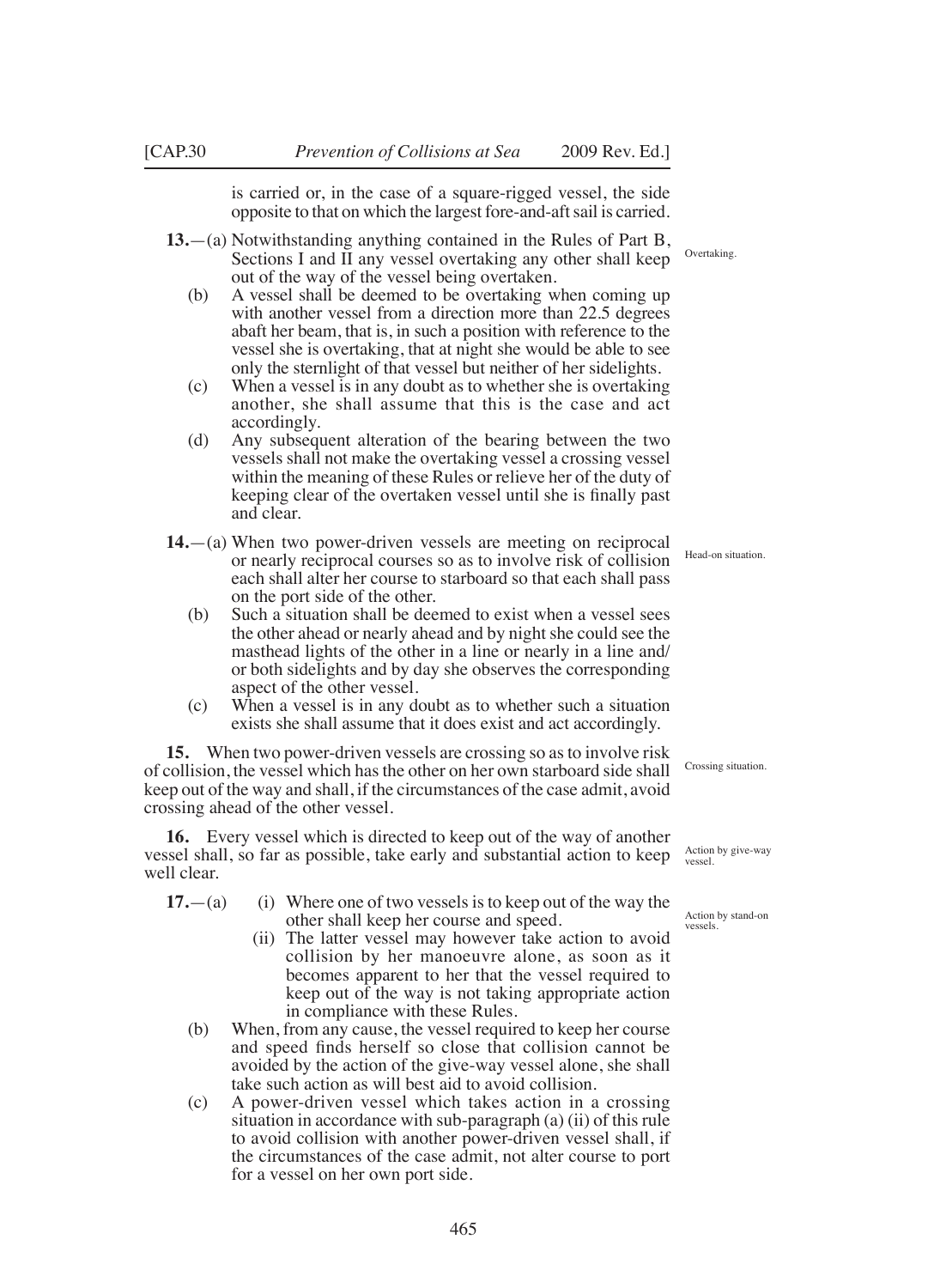(d) This Rule does not relieve the give-way vessel of her obligation to keep out of the way.

**18.**—Except where Rules 9, 10 and 13 otherwise require—

(a) A power-driven vessel underway shall keep out of the way  $of$ 

- (i) a vessel not under command;
- (ii) a vessel restricted in her ability to manoeuvre;
- $(iii)$  a vessel engaged in fishing;
- 
- (iv) a sailing vessel.<br>(b) A sailing vessel underw A sailing vessel underway shall keep out of the way of—
	- (i) a vessel not under command;
	- (ii) a vessel restricted in her ability to manoeuvre;
- (iii) a vessel engaged in fishing.<br>(c) A vessel engaged in fishing when
- A vessel engaged in fishing when underway shall, so far as possible, keep out of the way of—
	- (i) a vessel not under command;
	- (ii) a vessel restricted in her ability to manoeuvre.
- (d) (i) Any vessel other than a vessel not under command or a vessel restricted in her ability to manoeuvre shall, if the circumstances of the case admit, avoid impeding the safe passage of a vessel constrained by her draught, exhibiting the signals in Rule 28.
	- (ii) A vessel constrained by her draught shall navigate with particular caution having full regard to her special condition.
- (e) A seaplane on the water shall, in general, keep well clear of all vessels and avoid impeding their navigation. In circumstances, however, where risk of collision exists, she shall comply with the Rules of this Part.

Section III—Conduct of vessels in restricted visibility

- **19.**—(a) This Rule applies to vessels not in sight of one another when navigating in or near an area of restricted visibility.
	- (b) Every vessel shall proceed at a safe speed adapted to the prevailing circumstances and conditions of restricted visibility. A power-driven vessel shall have her engines ready for immediate manoeuvre.
	- (c) Every vessel shall have due regard to the prevailing circumstances and conditions of restricted visibility when complying with the Rules of Section I of this Part.
	- (d) A vessel which detects by radar alone the presence of another vessel shall determine if a close-quarters situation is developing and/or risk of collision exists. If so, she shall take avoiding action in ample time, provided that when such action consists of an alteration of course, so far as possible the following shall be avoided—
		- (i) an alteration of course to port for a vessel forward of the beam, other than for a vessel being overtaken;
		- (ii) an alteration of course towards a vessel abeam or abaft the beam.
	- (e) Except where it has been determined that a risk of collision does not exist, every vessel which hears apparently forward of her beam the fog signal of another vessel, or which cannot avoid a close-quarters situation with another vessel forward

Conduct of vessels in restricted visibility.

Responsibilities between vessels.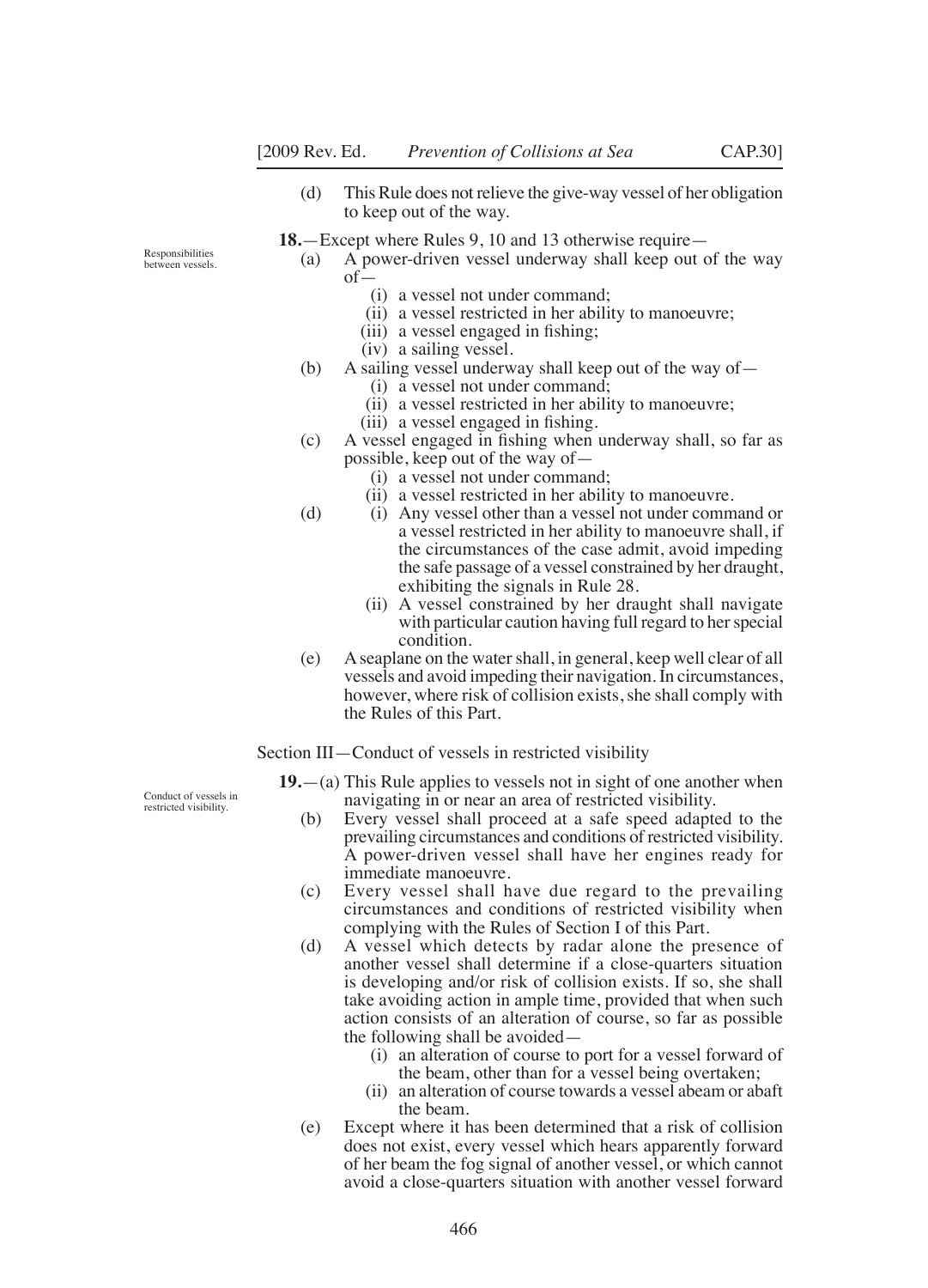of her beam, shall reduce her speed to the minimum at which she can be kept on her course. She shall if necessary take all her way off and in any event navigate with extreme caution until danger of collision is over.

### PART C—LIGHTS AND SHAPES

**20.**—(a) Rules in this Part shall be complied with in all weathers.

- (b) The Rules concerning lights shall be complied with from sunset to sunrise, and during such times no other lights shall be exhibited, except such lights as cannot be mistaken for the lights specified in these Rules or do not impair their visibility or distinctive character, or interfere with the keeping of a proper look-out.
- (c) The lights prescribed by these Rules shall, if carried, also be exhibited from sunrise to sunset in restricted visibility and may be exhibited in all other circumstances when it is deemed necessary.
- (d) The rules concerning shapes shall be complied with by day.
- (e) The lights and shapes speciied in these Rules shall comply with the provisions of Annex I to these Regulations.
- **21.**—(a) "Masthead light" means a white light placed over the fore and aft centreline of the vessel showing an unbroken light over an arc of the horizon of 225 degrees and so fixed as to show the light from right ahead to 22.5 degrees abaft the beam on either side of the vessel.
	- (b) "Sidelights" means a green light on the starboard side and a red light on the port side each showing an unbroken light over an arc of the horizon of 112.5 degrees and so fixed as to show the light from the right ahead to 22.5 degrees abaft the beam on its respective side. In a vessel of less than 20 metres in length the sidelights may be combined in one lantern carried on the fore and aft centreline of the vessel.
	- (c) "Sternlight" means a white light placed as nearly as practicable at the stern showing an unbroken light over an arc of the horizon of 135 degrees and so fixed as to show the light 67.5 degrees from right aft on each side of the vessel.
	- (d) "Towing light" means a yellow light having the same characteristics as the "sternlight" defined in paragraph (c) of this Rule.
	- (e) "All-round light" means a light showing an unbroken light over an arc of the horizon of 360 degrees.
	- (f) "Flashing light" means a light lashing at regular intervals at a frequency of 120 flashes or more per minute.

**22.** The lights in these rules shall have an intensity as specified in section 8 of Annex 1 to these Regulations as to be visible at the following minimum ranges—

- (a) In vessels of 50 metres or more in length a masthead light, 6 miles; a sidelight, 3 miles; a sternlight, 3 miles; a towing light, 3 miles; a white, red, green or yellow all-round light, 3 miles.
- (b) In vessels of 12 metres or more in length but less than 50

Application.

Definitions.

Visibility of lights.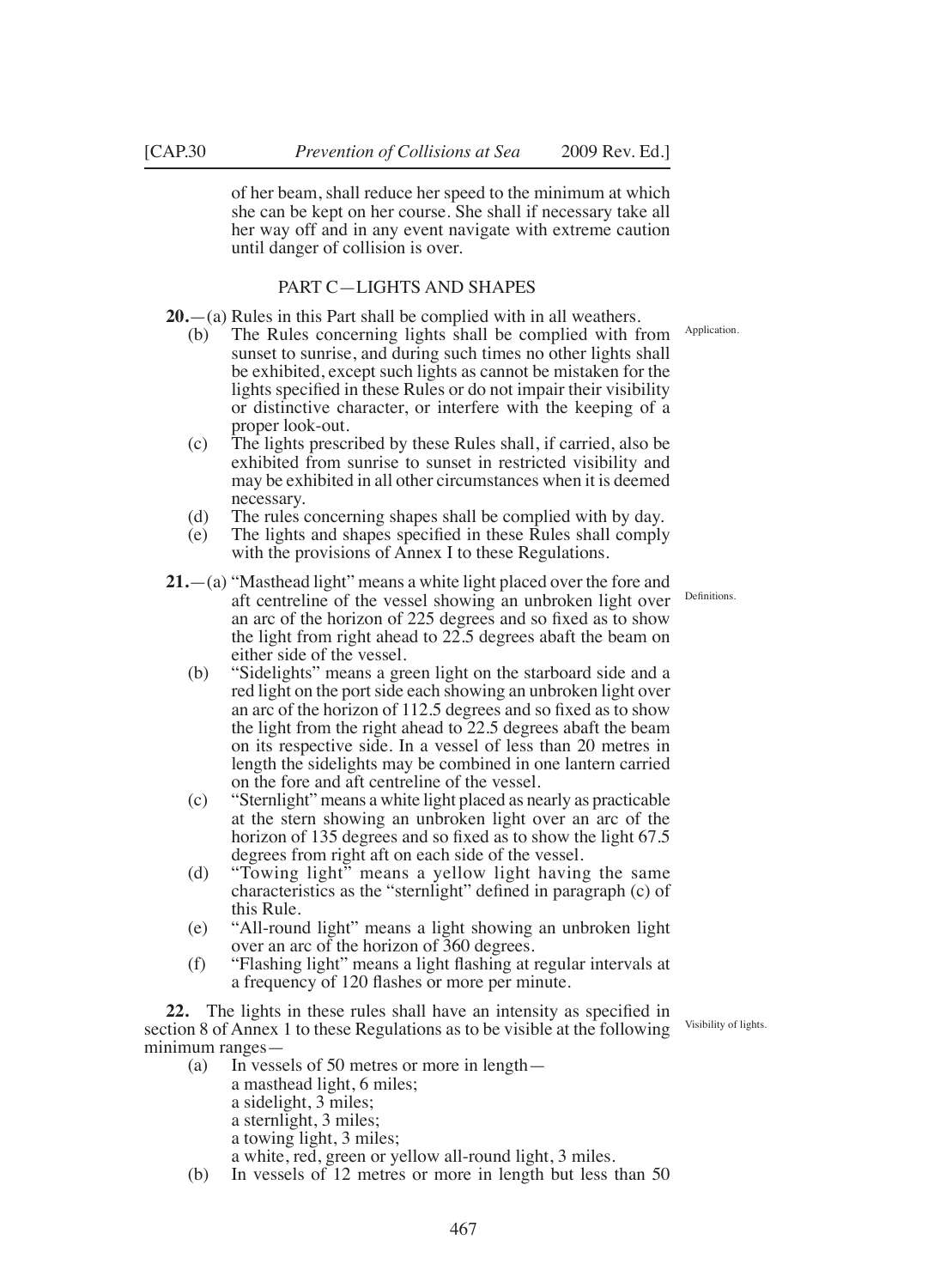$m$ etres in length

|     | $m$ cucs $m$ iquight $-$                                       |
|-----|----------------------------------------------------------------|
|     | a masthead light, 5 miles; except that where the length of the |
|     | vessel is less than 20 metres, 3 miles;                        |
|     | a sidelight, 2 miles;                                          |
|     | a sternlight, 2 miles;                                         |
|     | a towing light, 2 miles;                                       |
|     | a white, red, green or yellow all-round light, 2 miles.        |
| (c) | In vessels of less than 12 metres in length —                  |
|     | a masthead light, 2 miles;                                     |
|     | a sidelight, 1 mile;                                           |
|     | a sternlight, 2 miles;                                         |
|     | a towing light, 2 miles;                                       |
|     | a white, red, green or yellow all-round light, 2 miles.        |
| (d) | In inconspicuous, partly submerged vessels or objects being    |
|     | towed-                                                         |
|     | a white all-round light, 3 miles.                              |
|     |                                                                |

**23.**—(a) A power-driven vessel underway shall exhibit—

- (i) a masthead light forward;
- (ii) a second masthead light abaft of and higher than the forward one; except that a vessel of less than 50 metres in length shall not be obliged to exhibit such light but may do so;
- (iii) sidelights;
- 
- (iv) a sternlight.<br>(b) An air-cushion vesse An air-cushion vessel when operating in the non-displacement mode shall, in addition to the lights prescribed in paragraph  $(a)$  of this Rule, exhibit an all-round flashing yellow light.
- (c) (i) A power-driven vessel of less than 12 metres in length may in lieu of the lights prescribed in paragraph (a) of this Rule exhibit an all-round white light and sidelights.
	- (ii) A power-driven vessel of less than  $\overline{7}$  metres in length whose maximum speed does not exceed 7 knots may in lieu of the lights prescribed in paragraph (a) of this Rule exhibit an all-round white light and shall, if practicable, also exhibit sidelights.
	- (iii) The masthead light or all-round white light on a powerdriven vessel of less than 12 metres in length may be displaced from the fore and aft centreline of the vessel if centreline fitting is not practicable, provided that the sidelights are combined in one lantern which shall be carried on the fore and aft centreline of the vessel or located as nearly as practicable in the same fore and aft line as the masthead light or the all-round white light.

#### **24.**—(a) A power-driven vessel when towing shall exhibit—

- (i) instead of the light prescribed in Rule  $23(a)$  (i) or (a) (ii), two masthead lights in a vertical line. When the length of the tow, measuring from the stern of the towing vessel to the after end of the two exceeds 200 metres, three such lights in a vertical line;
- (ii) sidelights;
- (iii) a sternlight;
- (iv) a towing light in a vertical line above the sternlight;
- (v) when the length of the two exceeds 200 metres, a

Towing and pushing.

Power-driven vessels underway.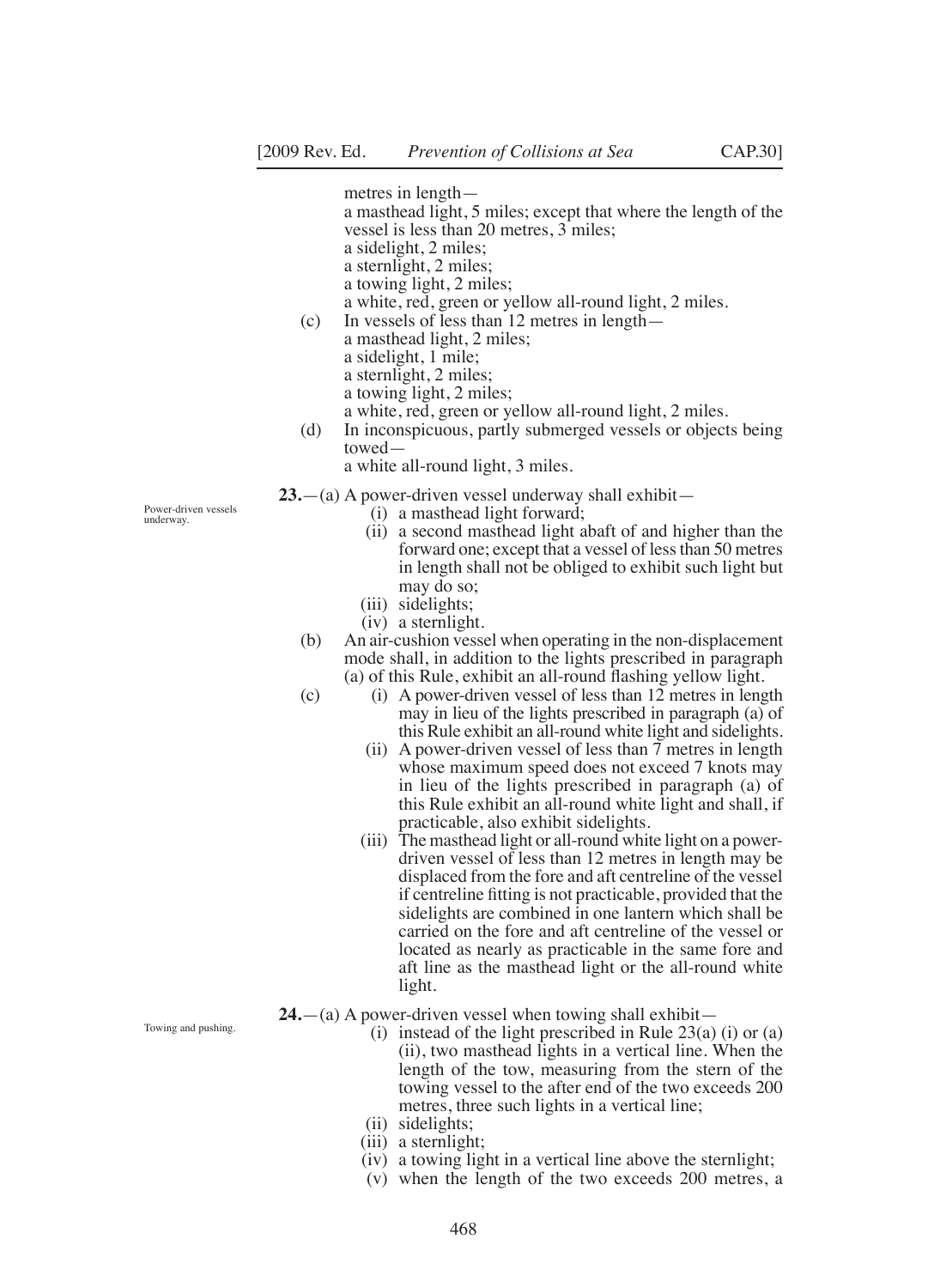diamond shape where it can best be seen.

- (b) When a pushing vessel and a vessel being pushed ahead are rigidly connected in a composite unit they shall be regarded as a power-driven vessel and exhibit the lights prescribed in Rule 23.
- (c) A power-driven vessel when pushing ahead or towing alongside, except in the case of a composite unit, shall exhibit—
	- (i) instead of the light prescribed in Rule  $23(a)$  (i) or (a) (ii), two masthead lights in a vertical line;
	- (ii) sidelights;
	-
- (iii) a sternlight.<br>(d) A power-driven ves A power-driven vessel to which paragraph (a) or  $(c)$  of this Rule apply shall also comply with Rule 23(a) (ii).
- (e) A vessel or object being towed, other than those mentioned in paragraph (g) of this Rule, shall exhibit.
	- (i) sidelights;
	- (ii) a sternlight;
	- (iii) when the length of the tow exceeds 200 metres, a diamond shape where it can best be seen.
- (f) Provided that any number of vessels being towed alongside or pushed in a group shall be lighted as one vessel—
	- (i) a vessel being pushed ahead, not being part of a composite unit, shall exhibit at the forward end, sidelights;
	- (ii) a vessel being towed alongside shall exhibit a sternlight and at the forward end, sidelights.
- (g) An inconspicuous, partly submerged vessel or object, or combination of such vessels or objects being towed, shall exhibit—
	- (i) if it is less than 25 metres in breadth, one all-round white light at or near the forward end and one at or near the after end except that dracones need not exhibit a light at or near the forward end;
	- (ii) if it is 25 metres or more in breadth, two additional all-round white lights at or near the extremities of its breadth;
	- (iii) if it exceeds 100 metres in length, additional all-round white lights between the lights prescribed in subparagraphs (i) and (ii) so that the distance between the lights shall not exceed 100 metres;
	- (iv) a diamond shape at or near the aftermost extremity of the last vessel or object being towed and if the length of the tow exceeds 200 metres an additional diamond shape where it can best be seen and located as far forward as is practicable.
- (h) Where from any suficient cause it is impracticable for a vessel or object being towed to exhibit the lights or shapes prescribed in paragraph (e) or (g) of this Rule, all possible measures shall be taken to light the vessel or object towed or at least to indicate the presence of such vessel or object.
- (i) Where from any suficient cause it is impracticable for a vessel not normally engaged in towing operations to display the lights prescribed in paragraph (a) or (c) of this Rule, such vessel shall not be required to exhibit those lights when engaged in towing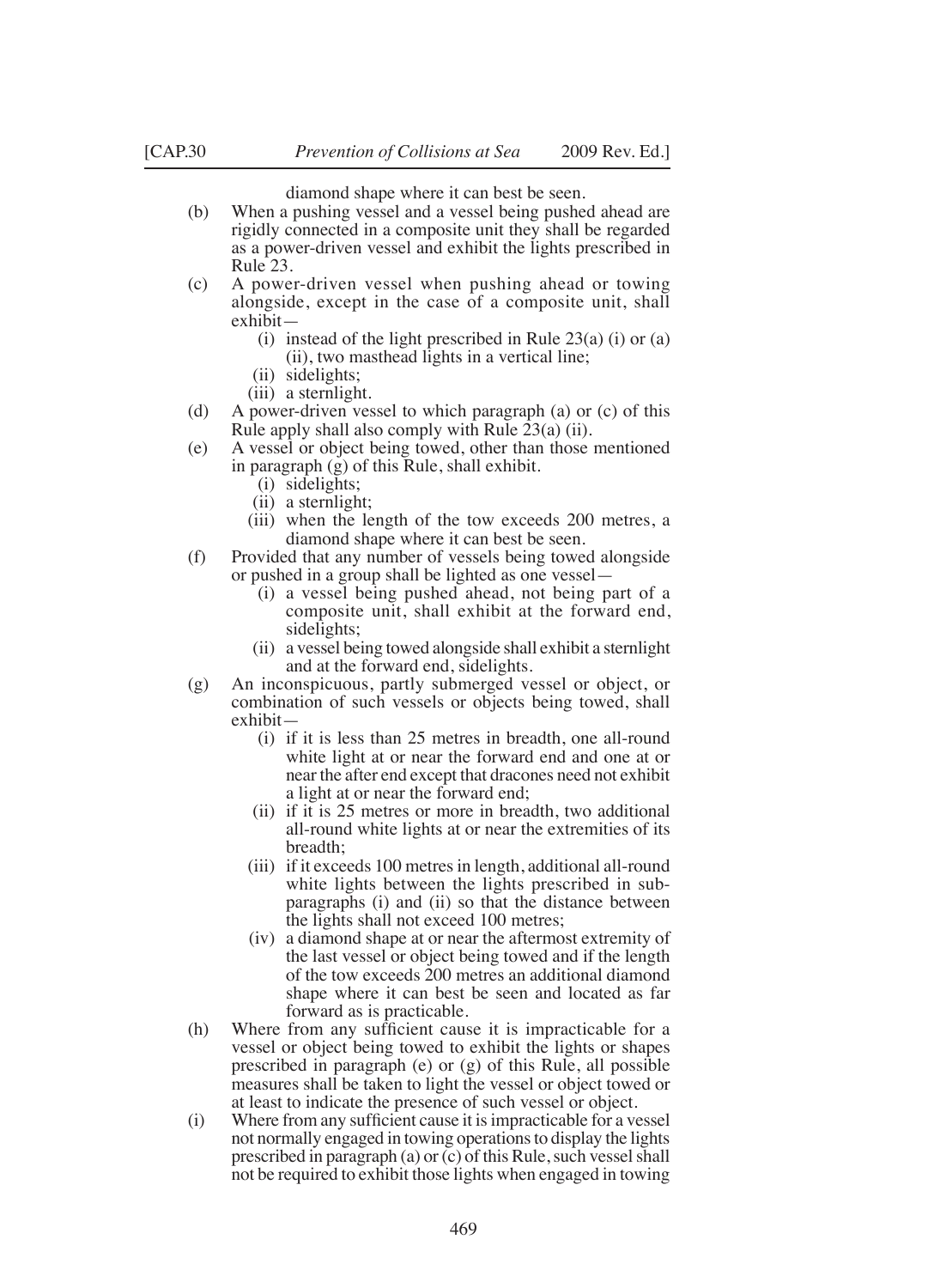another vessel in distress or otherwise in need of assistance. All possible measures shall be taken to indicate the nature of the relationship between the towing vessel and the vessel being towed as authorized by Rule 36, in particular by illuminating the towline.

- **25.**—(a) A sailing vessel underway shall exhibit—
	- (i) sidelights;
- - (ii) a sternlight.
	- (b) In a sailing vessel of less than 20 metres in length the lights prescribed in paragraph (a) of this Rule may be combined in one lantern carried at or near the top of the mast where it can best be seen.
	- (c) A sailing vessel underway may, in addition to the lights prescribed in paragraph (a) of this Rule, exhibit at or near the top of the mast, where they can best be seen, two all-round lights in a vertical line, the upper being red and the lower green, but these lights shall be exhibited in conjunction with the combined lantern permitted by paragraph (b) of this Rule.
	- (d) (i) A sailing vessel of less than 7 metres in length shall, if practicable, exhibit the lights prescribed in paragraph (a) or (b) of this Rule, but if she does not, she shall have ready at hand an electric torch or lighted lantern showing a white light which shall be exhibited in suficient time to prevent collision.
		- (ii) A vessel under oars may exhibit the lights prescribed in this Rule for sailing vessels, but if she does not, she shall have ready at hand an electric torch or lighted lantern showing a white light which shall be exhibited in suficient time to prevent collision.
	- (e) A vessel proceeding under sail when also being propelled by machinery shall exhibit forward where it can be seen a conical shape, apex downwards.
- **26.**—(a) A vessel engaged in fishing, whether underway or at anchor, shall exhibit only the lights and shapes prescribed in this Rule.
	- (b) A vessel when engaged in trawling by which is meant the dragging through the water of a dredge net or other apparatus used as a fishing appliance, shall exhibit—
		- (i) two all-round lights in a vertical line, the upper being green and the lower white, or a shape consisting of two cones with their apexes together in a vertical line one above the other; a vessel of less than 20 metres in length may instead of this shape exhibit a basket;
		- (ii) a masthead light abaft of and higher than the all-round green light; a vessel of less than 50 metres in length shall not be obliged to exhibit such a light but may do so;
		- (iii) when making way through the water, in addition to the lights prescribed in this paragraph, sidelights and a sternlight.
	- $(c)$  A vessel engaged in fishing, other than trawling, shall exhibit—
		- (i) two all-round lights in a vertical line, the upper being red and the lower white, or a shape consisting of two cones with apexes together in a vertical line one above the other; a vessel of less than 20 metres length may

Sailing vessels underway and vessels under oars.

Fishing vessels.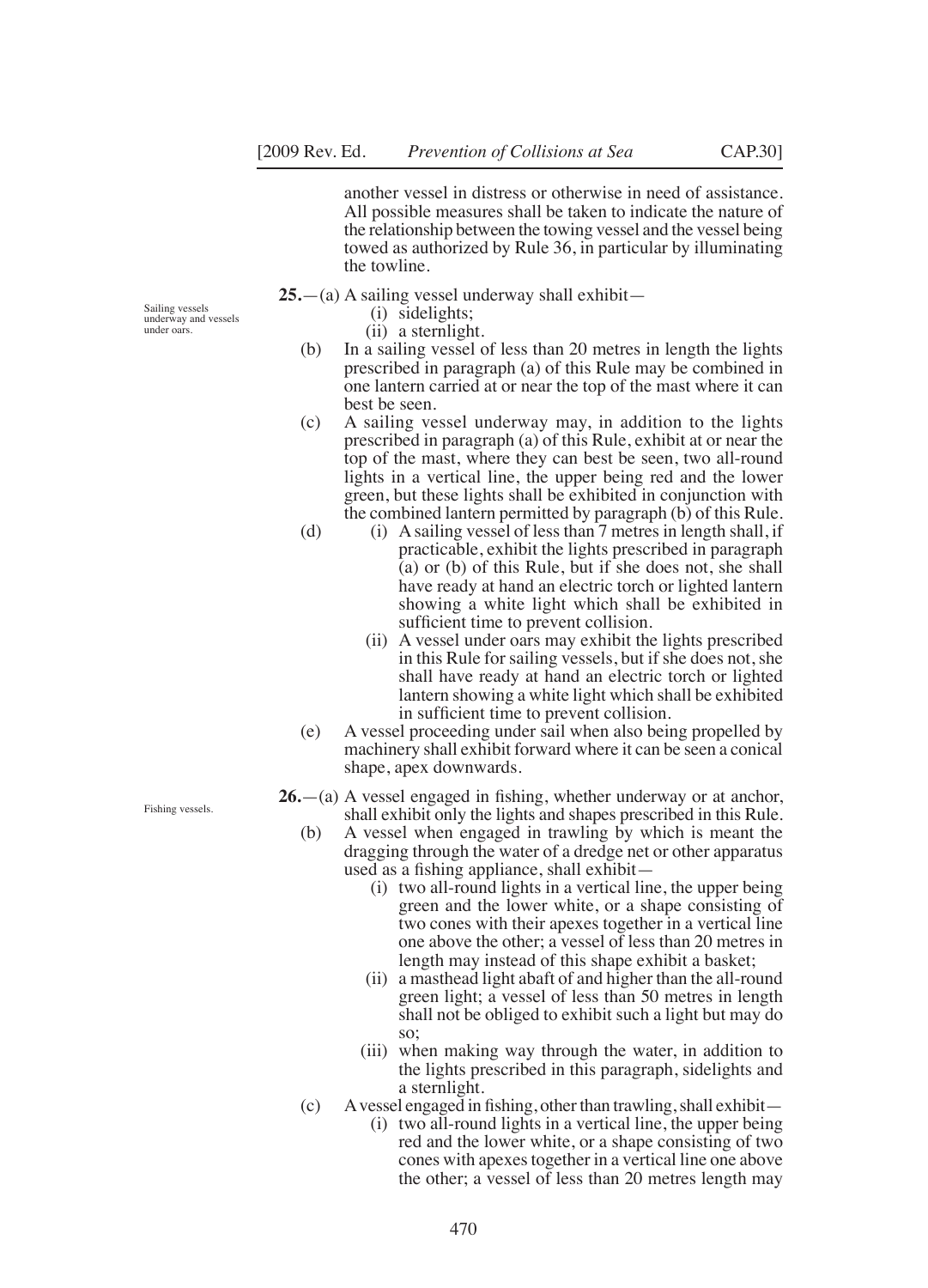instead of this shape exhibit a basket;

- (ii) when there is outlying gear extending more than 150 metres horizontally from the vessel, an all-round white light or a cone apex upwards in the direction of the gear;
- (iii) when making way through the water, in addition to the lights prescribed in this paragraph, sidelights and a sternlight.
- (d) A vessel engaged in fishing in close proximity to other vessels engaged in fishing may exhibit the additional signals described in Annex II to these Regulations.
- (e) A vessel when not engaged in fishing shall not exhibit the lights or shapes prescribed in this Rule, but only those prescribed for a vessel of her length.
- **27**.—(a) A vessel not under command shall exhibit—
	- (i) two all-round red lights in a vertical line where they can best be seen;
	- (ii) two balls or similar shapes in a vertical line where they can best be seen;
	- (iii) when making way through the water, in addition to the lights prescribed in this paragraph, sidelights and a sternlight.
	- (b) A vessel restricted in her ability to manoeuvre, except a vessel engaged in mine-clearance operations, shall exhibit—
		- $(i)$  three all-round lights in a vertical line where they can best be seen. The highest and lowest of these lights shall be red and the middle light shall be white;
		- (ii) three shapes in a vertical line where they can best be seen. The highest and lowest of these shapes shall be balls and the middle one a diamond;
		- (iii) when making way through the water, a masthead light or lights, sidelights and a sternlight, in addition to the lights prescribed in sub-paragraph (i);
		- (iv) when at anchor, in addition to the lights or shapes prescribed in sub-paragraphs (i) and (ii), the light, lights, or shape prescribed in Rule 30.
	- (c) A power-driven vessel engaged in a towing operation such as severely restricts the towing vessel and her tow in their ability to deviate from their course shall, in addition to the lights or shapes prescribed in Rule 24(a), exhibit the lights or shapes prescribed in sub-paragraphs (b) (i) and (b) (ii) of this Rule.
	- (d) A vessel engaged in dredging or underwater operations, when restricted in her ability to manoeuvre, shall exhibit the lights and shapes prescribed in sub-paragraphs  $(b)$   $(i)$ ,  $(ii)$  and  $(iii)$ of this Rule and shall in addition, when an obstruction exists, exhibit—
		- (i) two all-round red lights or two balls in a vertical line to indicate the side on which the obstruction exists;
		- (ii) two all-round green lights or two diamonds in a vertical line to indicate the side on which another vessel may pass;
		- (iii) when at anchor, the lights or shapes prescribed in this paragraph instead of the lights or shape prescribed in Rule 30.
	- (e) Whenever the size of a vessel engaged in diving operations

Vessels not under command or restricted in their ability to manoeuvre.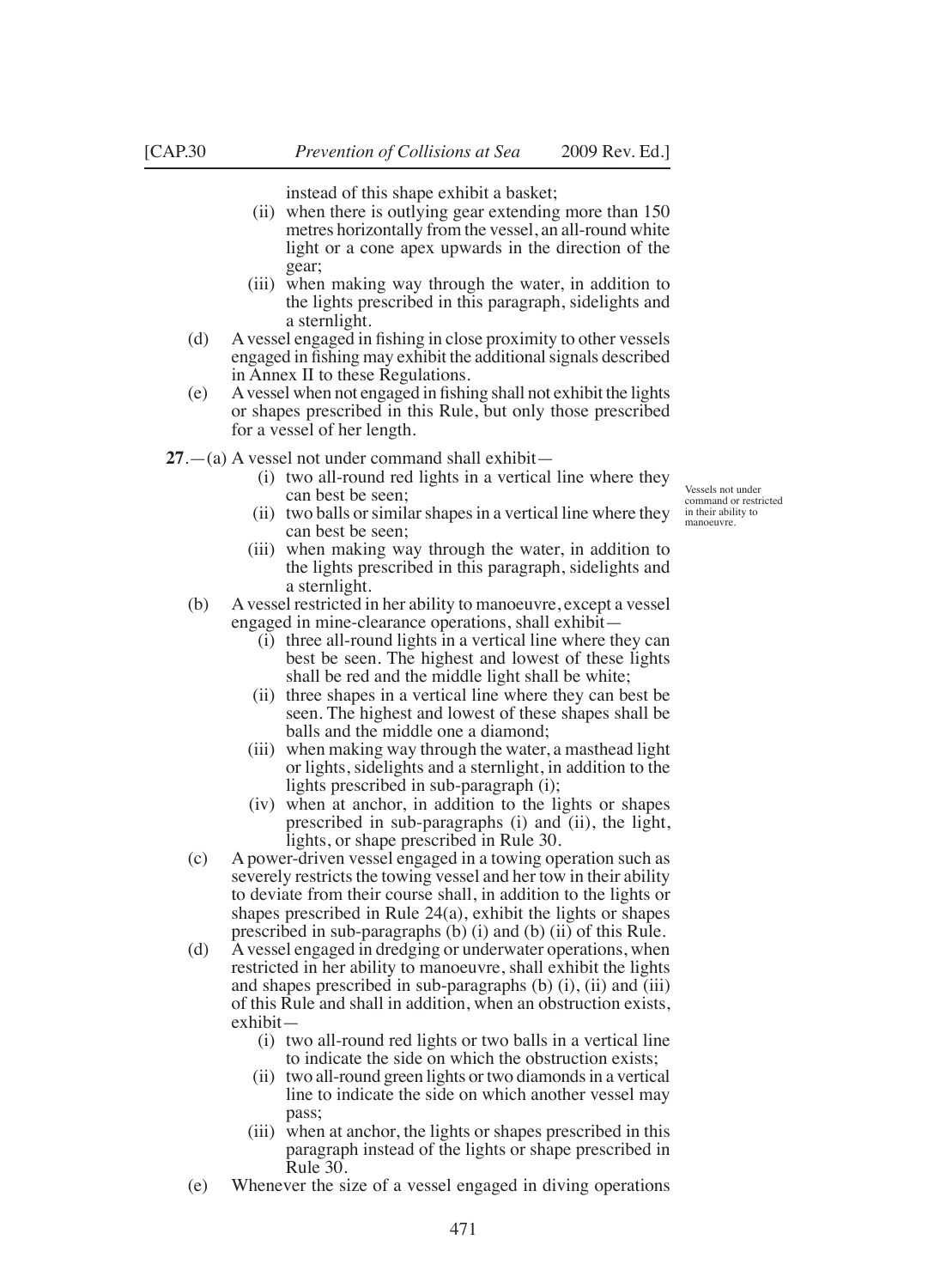makes it impracticable to exhibit all lights and shapes prescribed in paragraph (d) of this Rule, the following shall be exhibited—

- (i) three all-round lights in a vertical line where they can best be seen. The highest and lowest of these lights shall be red and the middle light shall be white;
- (ii) a rigid replica of the International Code flag "A" not less than 1 metre in height. Measures shall be taken to ensure its all-round visibility.
- (f) A vessel engaged in mine-clearance operations shall in addition to the lights prescribed for a power-driven vessel in Rule 23 or to the lights or shape prescribed for a vessel at anchor in Rule 30 as appropriate, exhibit three all-round green lights or three balls. One of these lights or shapes shall be exhibited near the foremast head and one at each end of the foreyard. These lights or shapes indicate that it is dangerous for another vessel to approach within 1000 metres of the mine-clearance vessel.
- (g) Vessels of less than 12 metres in length, except those engaged in diving operations, shall not be required to exhibit the lights and shapes prescribed in this Rule.
- (h) The signals prescribed in this Rule are not signals of vessels in distress and requiring assistance. Such signals are contained in Annex IV to these Regulations.

**28.** A vessel constrained by her draught may, in addition to the lights prescribed for power-driven vessels in Rule 23, exhibit where they can best be seen three all-round red lights in a vertical line, or a cylinder.

**29.**—(a) A vessel engaged on pilotage duty shall exhibit—

- (i) at or near the masthead, two all-round lights in a vertical line, the upper being white and the lower red;
- (ii) when underway, in addition, sidelights and a sternlight;
- (iii) when at anchor, in addition to the lights prescribed in subparagraph (i), the light, lights or shape prescribed in Rule 30 for vessels at anchor.
- (b) A pilot vessel when not engaged on pilotage duty shall exhibit the lights or shapes prescribed for a similar vessel of her length.

**30.**—(a) A vessel at anchor shall exhibit where it can best be seen—

(i) in the forepart, an all-round white light or one ball;

- (ii) at or near the stern and at a lower level than the light prescribed in sub-paragraph (i), an all-round white light.
- (b) A vessel of less than 50 metres in length may exhibit an allround white light where it can best be seen instead of the lights prescribed in paragraph (a) of this Rule.
- (c) A vessel at anchor may, and a vessel of 100 metres and more in length shall, also use the available working or equivalent lights to illuminate her decks.
- (d) A vessel aground shall exhibit the lights prescribed in paragraph  $(a)$  or  $(b)$  of this Rule and in addition, where they can best be seen—
	- (i) two all-round red lights in a vertical line;
	- (ii) three balls in a vertical line.
- (e) A vessel of less than 7 metres in length, when at anchor, not in or near a narrow channel, fairway or anchorage, or where

Vessels constrained by their draught.

Pilot vessels.

Anchored vessels and vessels aground.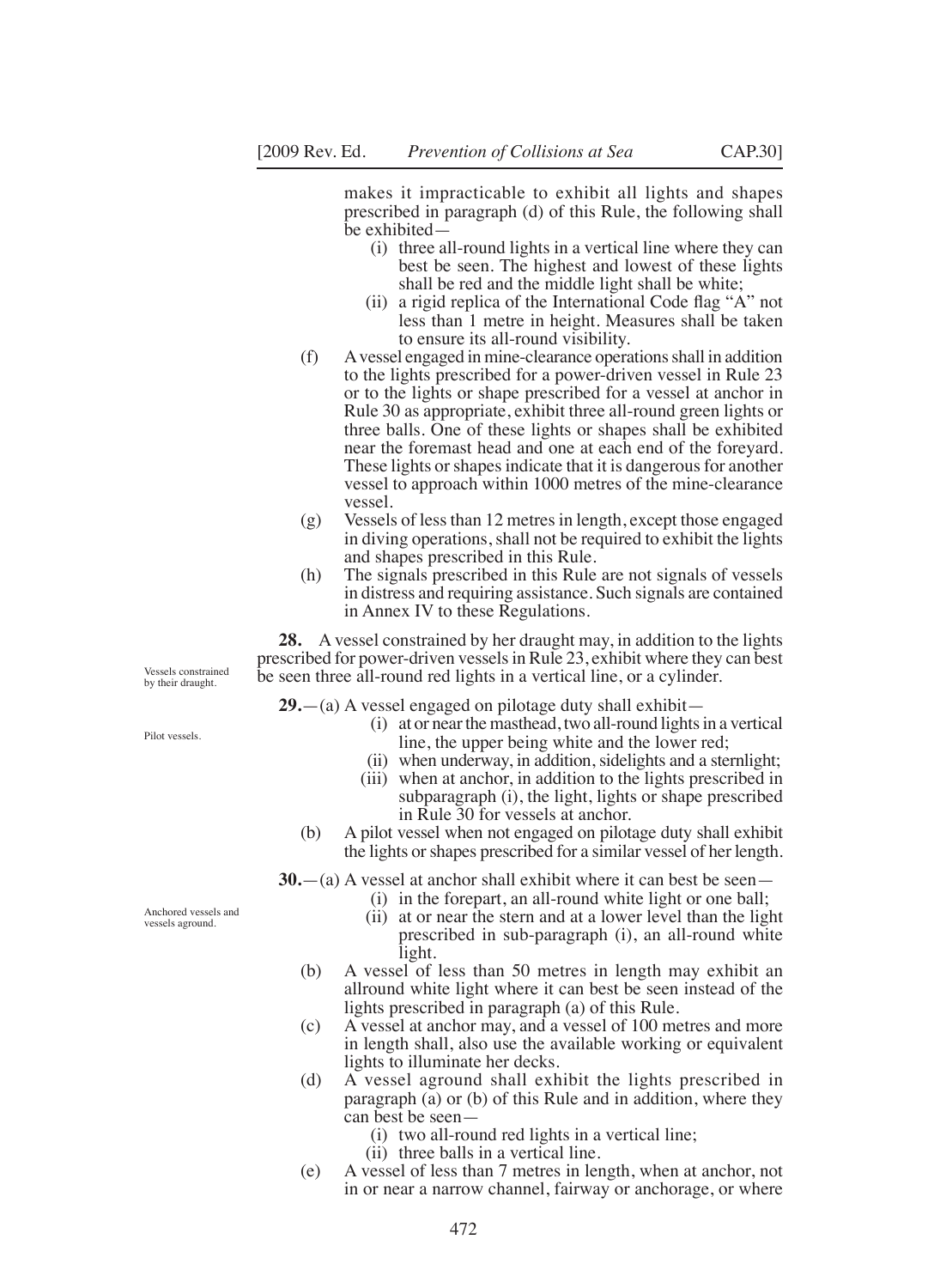other vessels normally navigate, shall not be required to exhibit the lights or shape prescribed in paragraphs  $(a)$  and  $(b)$  of this Rule.

(f) A vessel of less than 12 metres in length, when aground, shall not be required to exhibit the lights or shapes prescribed in subparagraphs (d) (i) and (ii) of this Rule.

**31.** Where it is impracticable for a seaplane to exhibit lights and shapes of the characteristics or in the positions prescribed in the Rules of this Part she shall exhibit lights and shapes as closely similar in characteristics and position as is possible.

### PART D—SOUND AND LIGHT SIGNALS

- **32.**—(a) The word "whistle" means any sound signalling appliance capable of producing the prescribed blasts and which complies with the specifications in Annex III to these Regulations.
	- (b) The term "short blast" means a blast of about one second's duration.
	- (c) The term "prolonged blast" means a blast of from four to six seconds' duration.
- **33.**—(a) A vessel of 12 metres or more in length shall be provided with a whistle and a bell and a vessel of 100 metres or more in length shall, in addition, be provided with a gong, the tone and sound of which cannot be confused with that of the bell. The whistle, bell and gong shall comply with the specifications in Annex III to these Regulations. The bell or gong or both may be replaced by other equipment having the same respective sound characteristics, provided that manual sounding of the prescribed signals shall always be possible.
	- (b) A vessel of less than 12 metres in length shall not be obliged to carry the sound signalling appliances prescribed in paragraph (a) of this Rule but if she does not, she shall be provided with some other means of making an eficient sound signal.
- **34.**—(a) When vessels are in sight of one another, a power-driven vessel underway, when manoeuvring as authorized or required by these Rules, shall indicate that manoeuvre by the following signals on her whistle—
	- one short blast to mean
		- "I am altering my course to starboard";
	- two short blasts to mean
		- "I am altering my course to port";
	- three short blasts to mean
	-
	- "I am operating astern propulsion".<br>
	(b) Any vessel may supplement the whistle s Any vessel may supplement the whistle signals prescribed in paragraph (a) of this Rule by light signals, repeated as appropriate, whilst the manoeuvre is being carried out—
		- (i) these light signals shall have the following significance
			- one flash to mean
				- "I am altering my course to starboard";
			- two flashes to mean
				- "I am altering my course to port";

Manoeuvring and warning signals.

Definitions.

Equipment for sound signals.

Seaplanes.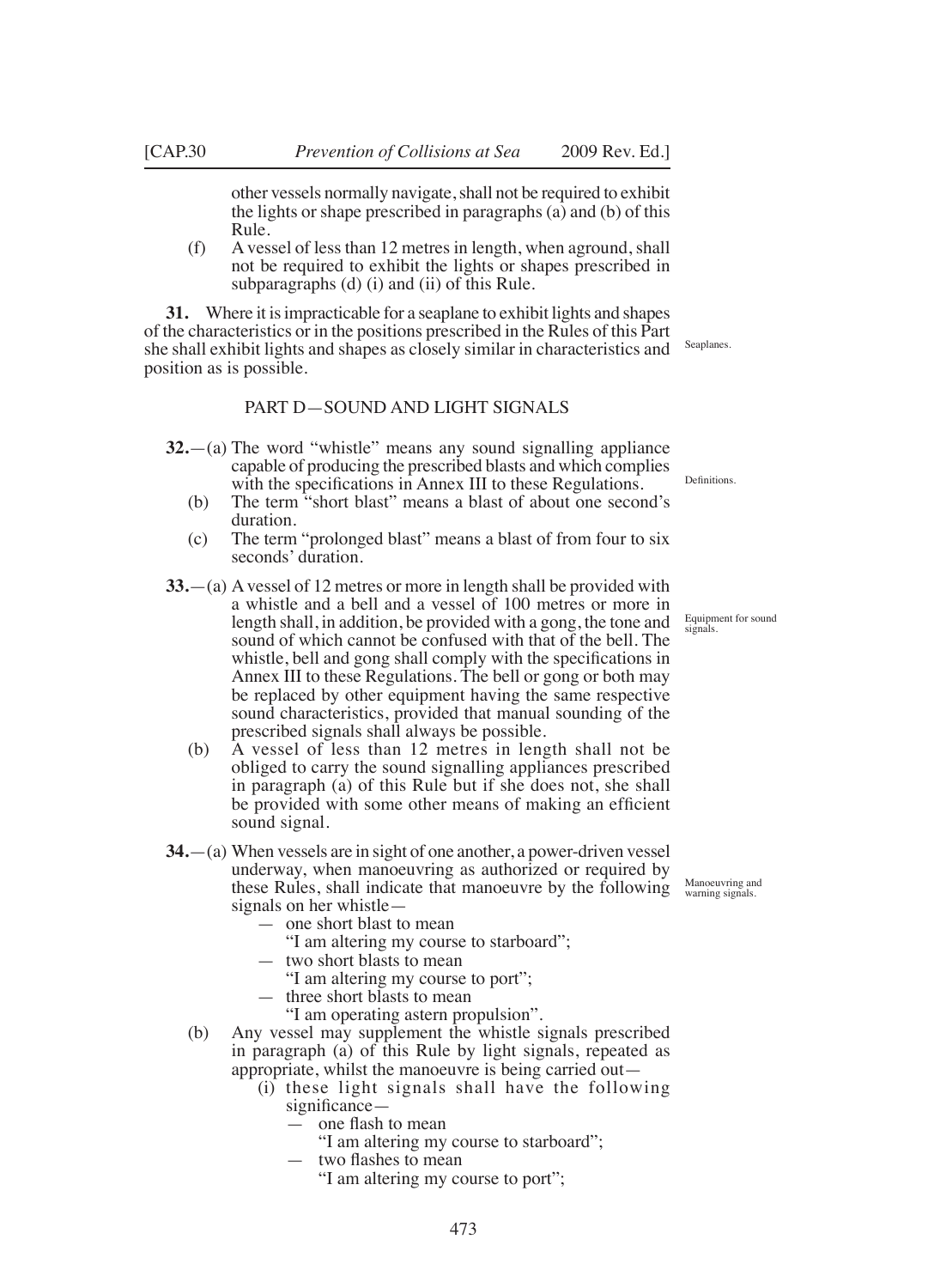- three flashes to mean
- "I am operating astern propulsion".
- (ii) the duration of each flash shall be about one second, the interval between flashes shall be about one second and the interval between successive signals shall be not less than ten seconds;
- (iii) the light used for this signal shall, if fitted, be an allround white light, visible at a minimum range of 5 miles, and shall comply with the provisions of Annex I to these Regulations.
- (c) When in sight of one another in a narrow channel or fairway—
	- (i) a vessel intending to overtake another shall in compliance with Rule 9(e) (i) indicate her intention by the following signals on her whistle
		- two prolonged blasts followed by one short blast to mean "I intend to overtake you on your starboard side";
		- two prolonged blasts followed by two short blasts to mean "I intend to overtake you on your port side":
	- (ii) the vessel about to be overtaken when acting in accordance with Rule 9(e) (i) shall indicate her agreement by the following signal on her whistle—
		- one prolonged, one short, one prolonged and one short blast, in that order.
- (d) When vessels in sight of one another are approaching each other and from any cause either vessel fails to understand the intentions or actions of the other, or is in doubt whether suficient action is being taken by the other to avoid collision, the vessel in doubt shall immediately indicate such doubt by giving at least five short and rapid blasts on the whistle. Such signal may be supplemented by a light signal of at least five short and rapid flashes.
- (e) A vessel nearing a bend or an area of a channel or fairway where other vessels may be obscured by an intervening obstruction shall sound one prolonged blast. Such signal shall be answered with a prolonged blast by any approaching vessel that may be within hearing around the bend or behind the intervening obstruction.
- (f) If whistles are itted on a vessel at a distance apart of more than 100 metres, one whistle only shall be used for giving manoeuvring and warning signals.

**35.** In or near an area of restricted visibility, whether by day or night, the signals prescribed in this Rule shall be used as follows—

- (a) A power-driven vessel making way through the water shall sound at intervals of not more than 2 minutes one prolonged blast.
- (b) A power-driven vessel underway but stopped and making no way through the water shall sound at intervals of not more than 2 minutes two prolonged blasts in succession with an interval of about 2 seconds between them.
- (c) A vessel not under command, a vessel restricted in her ability to manoeuvre, a vessel constrained by her draught, a sailing vessel, a vessel engaged in fishing and a vessel engaged in towing or pushing another vessel shall, instead of the signals

Sound signals in restricted visibility.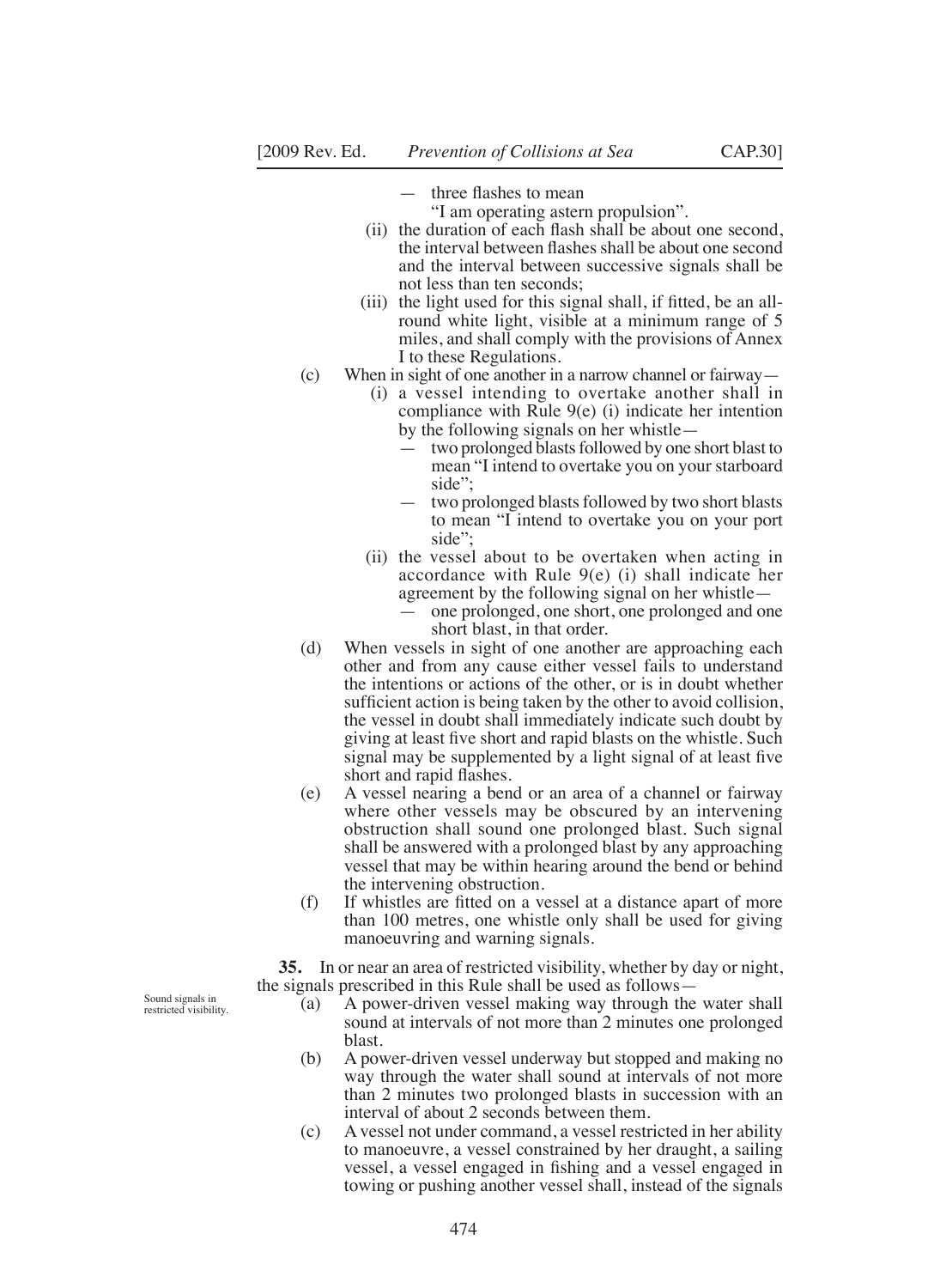prescribed in paragraphs (a) or (b) of this Rule, sound at intervals of not more than 2 minutes three blasts in succession, namely one prolonged followed by two short blasts.

- (d) A vessel engaged in fishing, when at anchor, and a vessel restricted in her ability to manoeuvre when carrying out her work at anchor, shall instead of the signals prescribed in paragraph (g) of this Rule sound the signal prescribed in paragraph (c) of this Rule.
- (e) A vessel towed or if more than one vessel is towed the last vessel of the tow, if manned, shall at intervals of not more than 2 minutes sound four blasts in succession, namely one prolonged followed by three short blasts. When practicable, this signal shall be made immediately after the signal made by the towing vessel.
- (f) When a pushing vessel and a vessel being pushed ahead are rigidly connected in a composite unit they shall be regarded as a power-driven vessel and shall give the signals prescribed in paragraphs (a) or (b) of this Rule.
- (g) A vessel at anchor shall at intervals of not more than one minute ring the bell rapidly for about 5 seconds. In a vessel of 100 metres or more in length the bell shall be sounded in the forepart of the vessel and immediately after the ringing of the bell the gong shall be sounded rapidly for about 5 seconds in the after part of the vessel. A vessel at anchor may in addition sound three blasts in succession, namely one short, one prolonged and one short blast, to give warning of her position and of the possibility of collision to an approaching vessel.
- (h) A vessel aground shall give the bell signal and if required the gong signal prescribed in paragraph (f) of this Rule and shall, in addition, give three separate and distinct strokes on the bell immediately before and after the rapid ringing of the bell. A vessel aground may in addition sound an appropriate whistle signal.
- (i) A vessel of less than 12 metres in length shall not be obliged to give the above-mentioned signals but, if she does not, shall make some other eficient sound signal at intervals of not more than 2 minutes.
- (j) A pilot vessel when engaged on pilotage duty may in addition to the signals prescribed in paragraphs (a), (b) or (f) of this Rule sound an identity signal consisting of four short blasts.

**36.** If necessary to attract the attention of another vessel any vessel may make light or sound signals that cannot be mistaken for any signal authorized elsewhere in these Rules, or may direct the beam of her searchlight in the direction of the danger, in such a way as not to embarrass any vessel. Any light to attract the attention of another vessel shall be such that it cannot be mistaken for any aid to navigation. For the purpose of this Rule the use of high intensity intermittent or revolving lights, such as strobe lights, shall be avoided

**37.** When a vessel is in distress and requires assistance she shall use or exhibit the signals described in Annex IV to these Regulations.

#### PART E—EXEMPTIONS

Signals to attract attention.

Distress signals.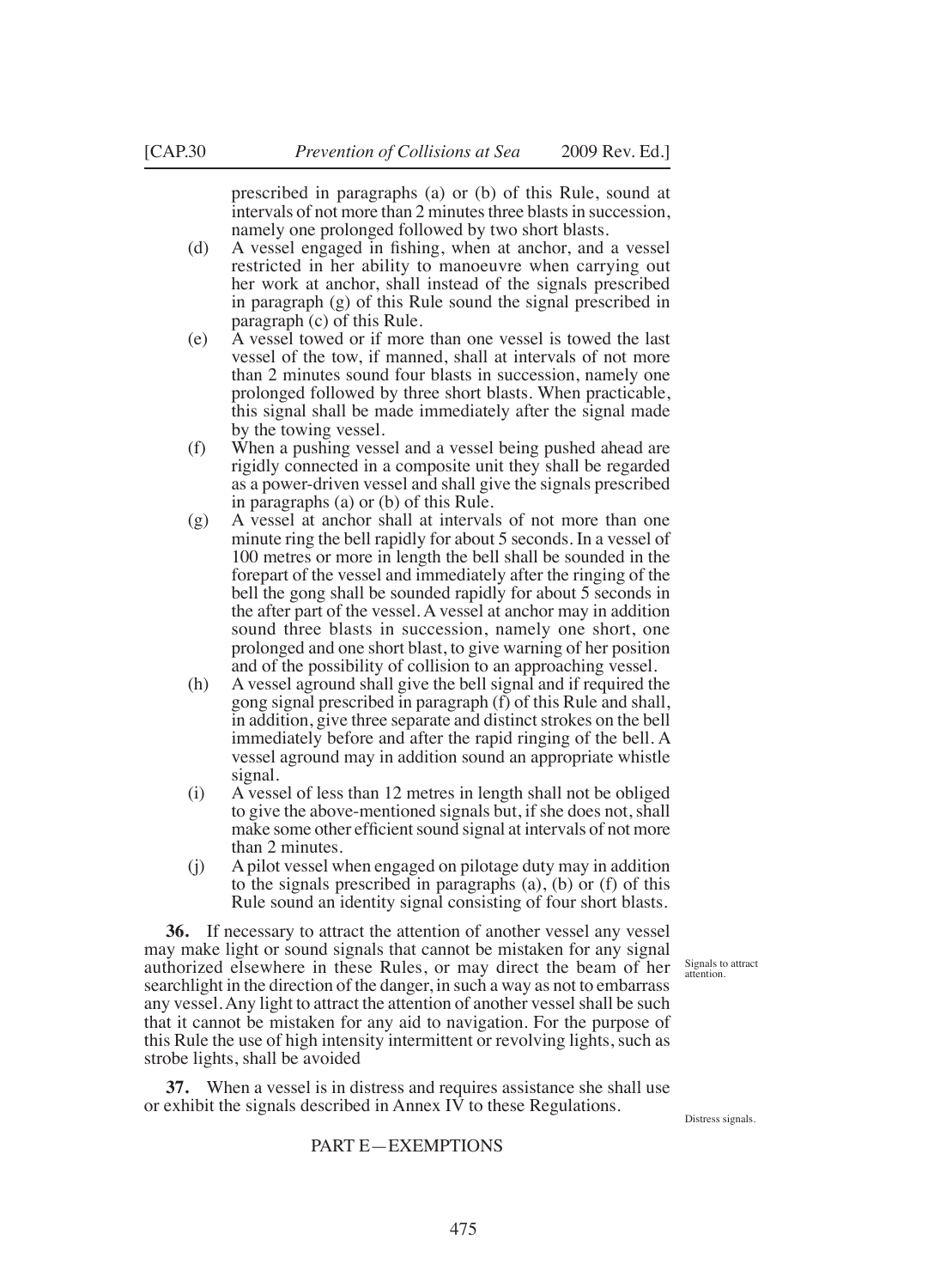**38.** Any vessel (or class of vessels) provided that she complies with the requirements of the International Regulations for Preventing Collisions at Sea, 1960, the keel of which is laid or which is at a corresponding stage of construction before the entry into force of these Regulations may be exempted from compliance therewith as follows—

- (a) The installation of lights with ranges prescribed in Rule 22, until four years after the date of entry into force of these Regulations.
- (b) The installation of lights with colour specifications as prescribed in section 7 of Annex I to these Regulations, until four years after the date of entry into force of these Regulations.
- (c) The repositioning of lights as a result of conversion from Imperial to metric units and rounding off measurement figures, permanent exemption.
- (d) (i) The repositioning of masthead lights on vessels of less than 150 metres in length, resulting from the prescriptions of section 3(a) of Annex I to these Regulations, permanent exemption.
	- (ii) The repositioning of masthead lights on vessels of 150 metres or more in length, resulting from the prescriptions of section  $3(a)$  of Annex I to these Regulations, until nine years after the date of entry into force of these Regulations.
- (e) The repositioning of masthead lights resulting from the prescriptions of section 2(b) of Annex I to these Regulations, until nine years after the date of entry into force of these Regulations.
- (f) The repositioning of sidelights resulting from the prescriptions of sections  $2(g)$  and  $3(b)$  of Annex I to these Regulations, until nine years after the date of entry into force of these Regulations.
- (g) The requirements for sound signal appliances prescribed in Annex III to these Regulations, until nine years after the date of entry into force of these Regulations.
- (h) The repositioning of all-round lights resulting from the prescription of section 9(b) of Annex I to these Regulations, permanent exemption.

#### ANNEX I

#### Positioning and technical details of lights and shapes

**1.** The term "height above the hull" means height above the uppermost continuous deck. This height shall be measured from the position vertically beneath the location of the light.

- **2.**—(a) On a power-driven vessel of 20 metres or more in length the masthead lights shall be placed as follows—
	- (i) the forward masthead light, or if only one masthead light is carried, then that light, at a height above the hull of not less than 6 metres, and, if the breadth of the vessel exceeds 6 metres, then at a height above the hull not less than such breadth, so however that the light need not be placed at a greater height above the hull than 12 metres;
	- (ii) when two masthead lights are carried the after one

Definition.

Exemptions.

Vertical positioning and spacing of lights.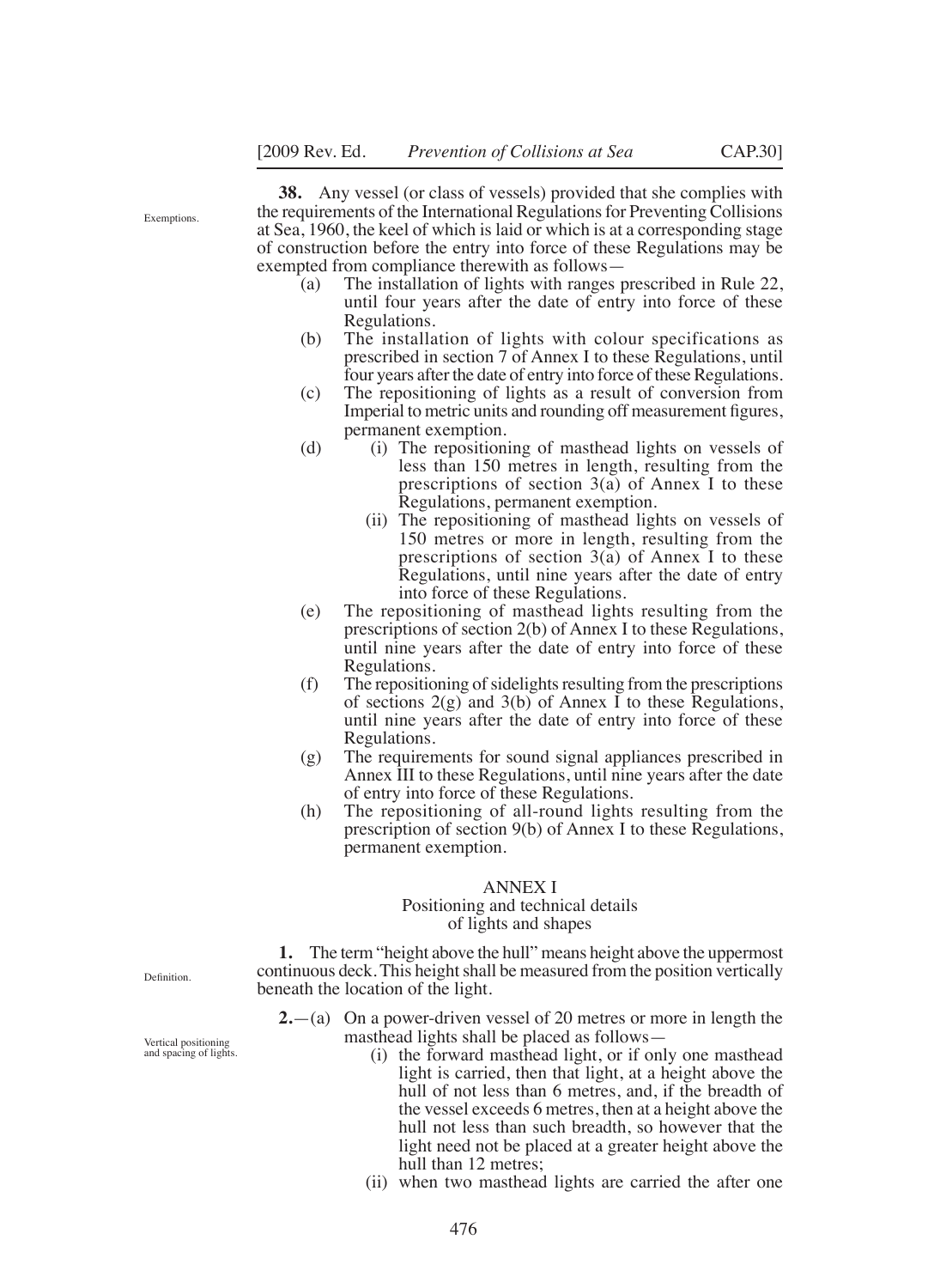shall be at least 4.5 metres vertically higher than the forward one.

- (b) The vertical separation of masthead lights of power-driven vessels shall be such that in all normal conditions of trim the after light will be seen over and separate from the forward light at a distance of 1,000 metres from the stern when viewed from sea level.
- (c) The masthead light of a power-driven vessel of 12 metres but less than 20 metres in length shall be placed at a height above the gunwale of not less than 2.5 metres.
- (d) A power-driven vessel of less than 12 metres in length may carry the uppermost light at a height of less than 2.5 metres above the gunwale. When however a masthead light is carried in addition to sidelights and a sternlight, then such masthead light shall be carried at least 1 metre higher than the sidelights.
- (e) One of the two or three masthead lights prescribed for a power-driven vessel when engaged in towing or pushing another vessel shall be placed in the same position as either the forward masthead light or the after masthead light, provided that, if carried on the aftermast, the lowest after masthead light shall be at least 4.5 metres vertically higher than the forward masthead light.
- (f) (i) The masthead light or lights prescribed in Rule  $23(a)$ shall be so placed as to be above and clear of all other lights and obstructions except as described in subparagraph (ii).
	- (ii) When it is impracticable to carry the all-round lights prescribed by Rule 27(b) (i) or Rule 28 below the masthead lights, they may be carried above the after masthead light(s) or vertically in between the forward masthead light(s) and after masthead light(s), provided that in the latter case the requirement of section  $3(c)$ of this Annex shall be complied with.
- (g) The sidelights of a power-driven vessel shall be placed at a height above the hull not greater than three-quarters of that of the forward masthead light. They shall not be so low as to be interfered with by deck lights.
- (h) The sidelights, if in a combined lantern and carried on a powerdriven vessel of less than 20 metres in length, shall be placed not less than 1 metre below the masthead light.
- (i) When the Rules prescribe two or three lights to be carried in a vertical line, they shall be spaced as follows—
	- (i) on a vessel of 20 metres in length or more such lights shall be spaced not less than 2 metres apart, and the lowest of these lights shall, except where a towing light is required, be placed at a height of not less than 4 metres above the hull;
	- (ii) on a vessel of less than 20 metres in length such lights shall be spaced not less than 1 metre apart and the lowest of these lights shall, except where a towing light is required, be placed at a height of not less than 2 metres above the hull;
	- (iii) when three lights are carried they shall be equally spaced.
- (j) The lower of the two all-round lights prescribed for a vessel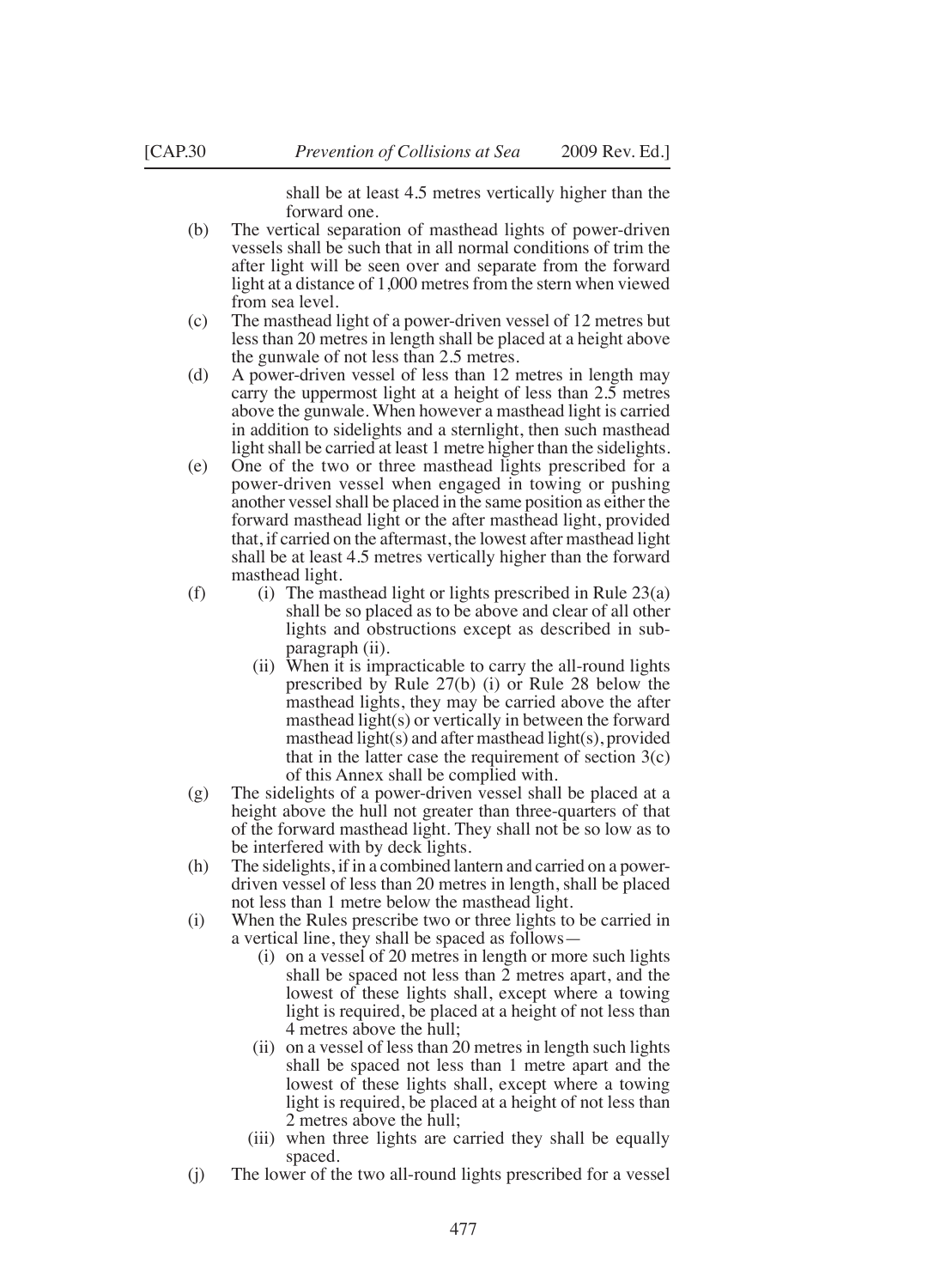when engaged in fishing shall be at a height above the sidelights not less than twice the distance between the two vertical lights.

- (k) The forward anchor light prescribed in Rule 30(a) (i), when two are carried, shall not be less than 4.5 metres above the after one. On a vessel of 50 metres or more in length this forward anchor light shall be placed at a height of not less than 6 metres above the hull.
- **3.**—(a) When two masthead lights are prescribed for a power-driven vessel, the horizontal distance between them shall not be less than one-half of the length of the vessel but need not be more than 100 metres. The forward light shall be placed not more than one-quarter of the length of the vessel from the stem.
	- (b) On a power-driven vessel of 20 metres or more in length the sidelights shall not be placed in front of the forward masthead lights. They shall be placed at or near the side of the vessel.
	- (c) When the lights prescribed in Rule 27(b) (i) or Rule 28 are placed vertically between the forward masthead light(s) and the after masthead light(s) these all-round lights shall be placed at a horizontal distance of not less than 2 metres from the fore and aft centreline of the vessel in the athwartship direction.
- **4.**—(a) The light indicating the direction of the outlying gear from a vessel engaged in fishing as prescribed in Rule  $26(c)$  (ii) shall be placed at horizontal distance of not less than 2 metres and not more than 6 metres away from the two all-round red and white lights. This light shall be placed not higher than the allround white light prescribed in Rule 26(c) (i) and not lower than the sidelights.
	- (b) The lights and shapes on a vessel engaged in dredging or underwater operations to indicate the obstructed side and/ or the side on which it is safe to pass, as prescribed in Rule 27(d) (i) and (ii), shall be placed at the maximum practical horizontal distance, but in no case less than 2 metres, from the lights or shapes prescribed in Rule 27(b) (i) and (ii). In no case shall the upper of these lights or shapes be at a greater height than the lower of the three lights or shapes prescribed in Rule 27(b) (i) and (ii).

**5.** The sidelights of vessels of 20 metres or more in length shall be fitted with inboard screens painted matt black, and meeting the requirements of section 9 of this Annex. On vessels of less than 20 metres in length the sidelights, if necessary to meet the requirements of section 9 of this Annex, shall be fitted with inboard matt black screens. With a combined lantern, using a single vertical filament and a very narrow division between the green and red sections, external screens need not be fitted.

**6.**—(a) Shapes shall be black and of the following sizes—

- (i) a ball shall have a diameter of not less than 0.6 metre;
	- (ii) a cone shall have a base diameter of not less than 0.6 metre and a height equal to its diameter;
- (iii) a cylinder shall have a diameter of at least 0.6 metre and a height of twice its diameter;
- $(iv)$  a diamond shape shall consist of two cones as defined in (ii) above having a common base.
- (b) The vertical distance between shapes shall be at least 1.5

Horizontal positioning and spacing of lights.

Details of location of direction-indicating lights for ishing vessels, dredgers and vessels engaged in underwater operations

Screens for sidelights.

Shapes.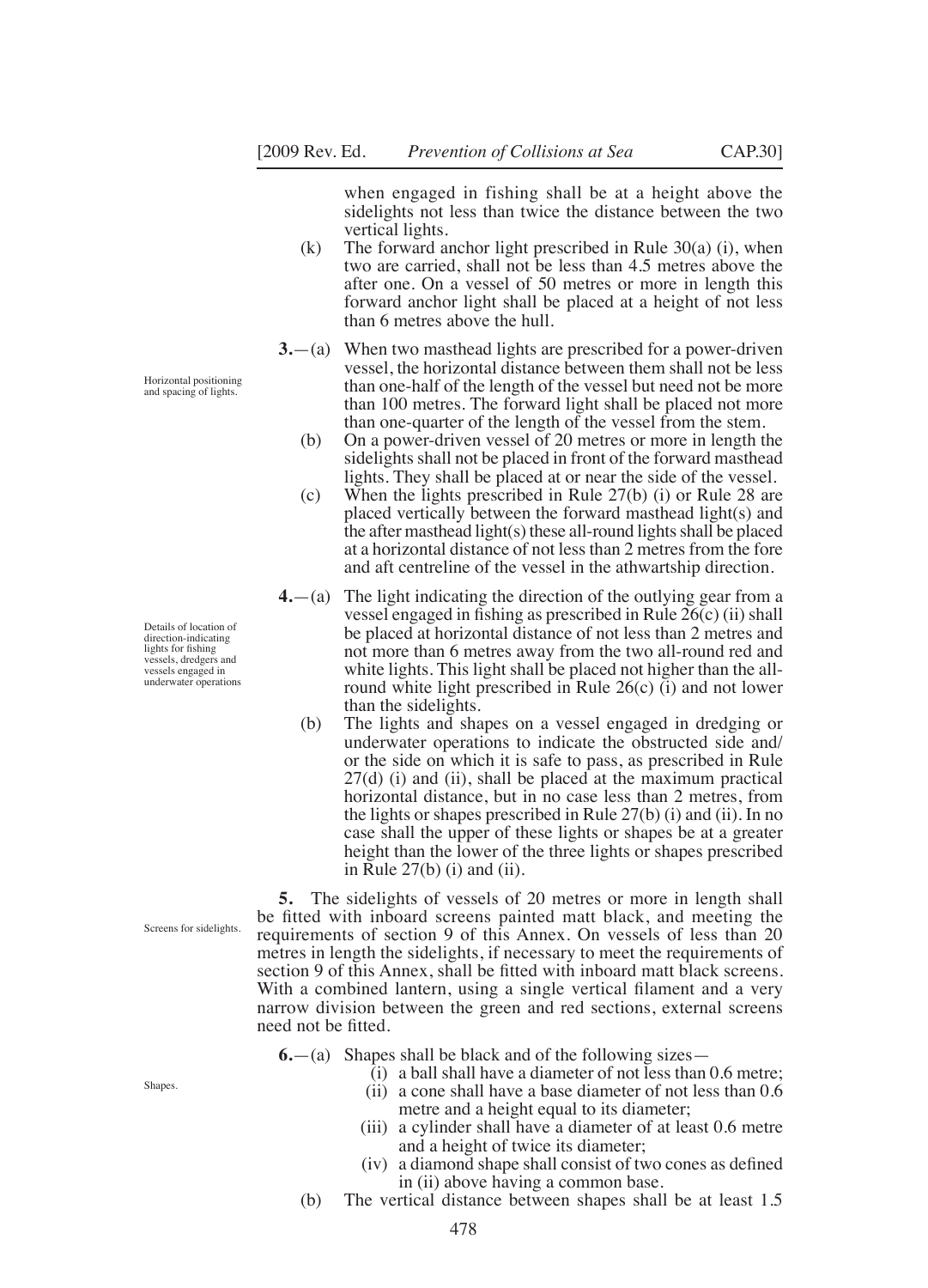metres.

(c) In a vessel of less than 20 metres in length shapes of lesser dimensions but commensurate with the size of the vessel may be used and the distance apart may be correspondingly reduced.

**7.** The chromaticity of all navigation lights shall conform to the following standards, which lie within the boundaries of the area of the diagram speciied for each colour by the International Commission on Illumination (CIE).

The boundaries of the area for each colour are given by indicating the corner co-ordinates, which are as follows—

| (i)   | White  |       |       |       |       |       |       |
|-------|--------|-------|-------|-------|-------|-------|-------|
|       | X      | 0.525 | 0.525 | 0.452 | 0.310 | 0.310 | 0.443 |
|       | y      | 0.382 | 0.440 | 0.440 | 0.348 | 0.283 | 0.382 |
| (ii)  | Green  |       |       |       |       |       |       |
|       | X      | 0.028 | 0.009 | 0.300 | 0.203 |       |       |
|       | y      | 0.385 | 0.723 | 0.511 | 0.356 |       |       |
| (iii) | Red    |       |       |       |       |       |       |
|       | X      | 0.680 | 0.660 | 0.735 | 0.721 |       |       |
|       | y      | 0.320 | 0.320 | 0.265 | 0.259 |       |       |
| (iv)  | Yellow |       |       |       |       |       |       |
|       | X      | 0.612 | 0.618 | 0.575 | 0.575 |       |       |
|       | V      | 0.382 | 0.382 | 0.425 | 0.406 |       |       |
|       |        |       |       |       |       |       |       |

**8.**—(a) The minimum luminous intensity of lights shall be calculated by using the formula—

 $I = 3.43 \text{ X} 10^6 \text{ X T X D}^2 \text{ X K}^{-D}$ 

Where I is luminous intensity in candelas under service conditions,

T is threshold factor  $2 \times 10^{-7}$  lux,

 D is range of visibility (luminous range) of the light in nautical miles,

K is atmospheric transmissivity.

 For prescribed lights the value of K shall be 0.8, corresponding to a meteorological visibility of approximately 13 nautical miles.

(b) A selection of igures derived from the formula is given in the following table—

| $1.0110$ $1.115$ $1.0101$ |                       |
|---------------------------|-----------------------|
| Range of visibility       | Luminous intensity of |
| (luminous range) of       | light in candelas for |
| light in nautical miles   | $K = 0.8$             |
|                           |                       |
|                           | 0.9                   |
|                           | 4.3                   |
|                           | 12                    |
|                           | 27                    |
|                           | 52                    |
|                           |                       |
|                           |                       |

 Note: The maximum luminous intensity of navigation lights should be limited to avoid undue glare. This shall not be achieved by a variable control of the luminous intensity.

**9.**—(a) (i) In the forward direction, sidelights as fitted on the vessel shall show the minimum required intensities. The intensities shall decrease to reach practical cut-off

Colour specification of lights.

Intensity of lights.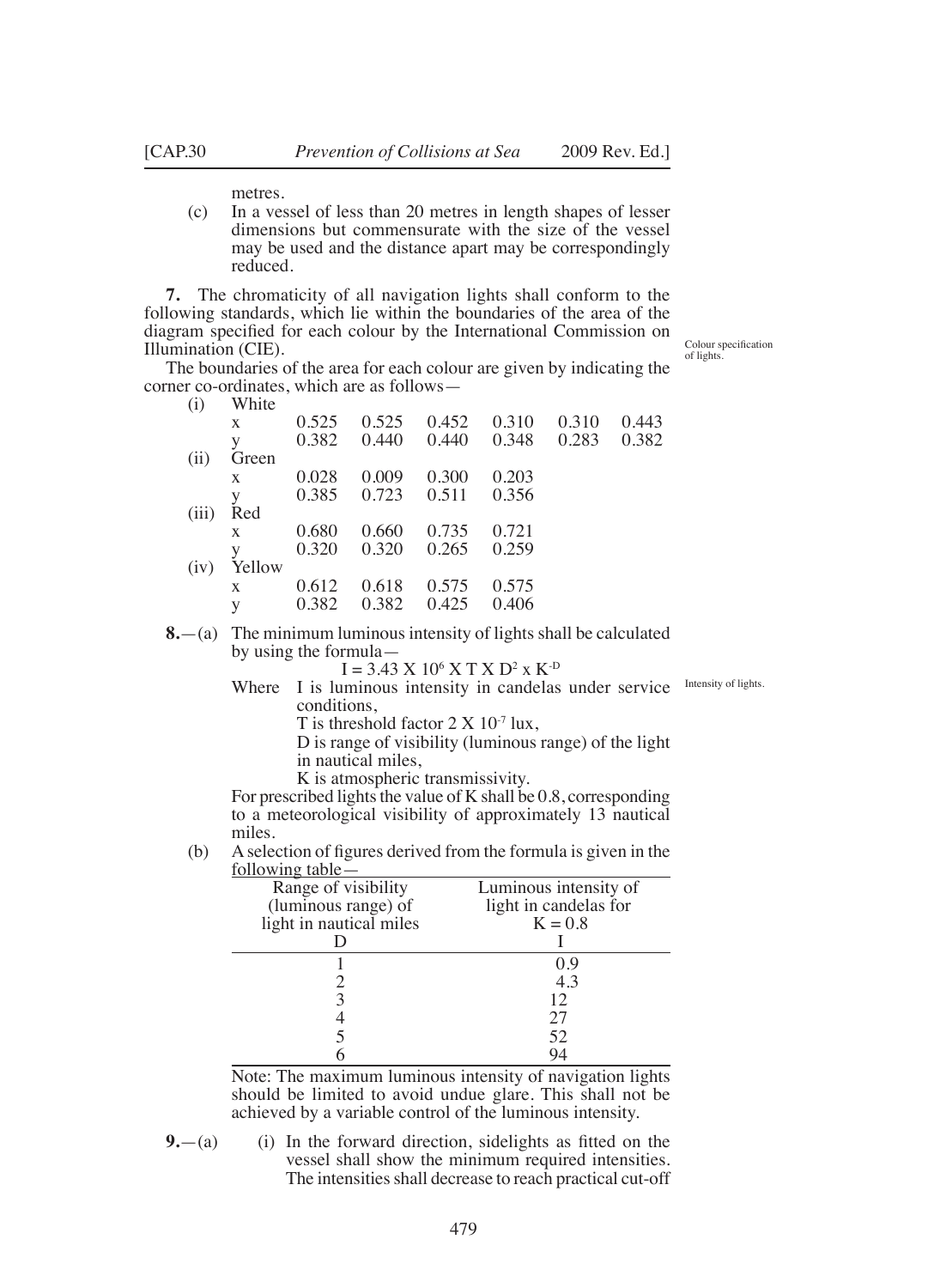Horizontal sectors.

between 1 degree and 3 degrees outside the prescribed sectors.

- (ii) For sternlights and masthead lights and at 22.5 degrees abaft the beam for sidelights, the minimum required intensities shall be maintained over the arc of the horizon up to 5 degrees within the limits of the sectors prescribed in Rule 21. From 5 degrees within the prescribed sectors the intensity may decrease by 50 per cent up to the prescribed limits; it shall decrease steadily to reach practical cut-off at not more than 5 degrees outside the prescribed sectors.
- (b) All-round lights shall be so located as not to be obscured by masts, topmasts or structures within angular sectors of more than 6 degrees, except anchor lights prescribed in Rule 30, which need not be placed at an impracticable height above the hull.
- **10.**—(a) The vertical sectors of electric lights as fitted, with the exception of lights on sailing vessels shall ensure that—
	- (i) at least the required minimum intensity is maintained at all angles from 5 degrees above to 5 degrees below the horizontal;
	- (ii) at least 60 per cent of the required minimum intensity is maintained from 7.5 degrees above to 7.5 degrees below the horizontal.
	- (b) In the case of sailing vessels the vertical sectors of electric lights as fitted shall ensure that—
		- (i) at least the required minimum intensity is maintained at all angles from 5 degrees above to 5 degrees below the horizontal;
		- (ii) at least 50 per cent of the required minimum intensity is maintained from 25 degrees above to 25 degrees below the horizontal.
	- (c) In the case of lights other than electric these speciications shall be met as closely as possible.

**11.** Non-electric lights shall so far as practicable comply with the minimum intensities, as specified in the Table given in section 8 of this Annex.

**12.** Notwithstanding the provisions of paragraph 2(f) of this Annex the manoeuvring light described in Rule  $34(b)$  shall be placed in the same fore and aft vertical plane as the masthead light or lights and, where practicable, at a minimum height of 2 metres vertically above the forward masthead light, provided that it shall be carried not less than 2 metres vertically above or below the after masthead light. On a vessel where only one masthead light is carried the manoeuvring light, if itted, shall be carried where it can best be seen, not less than 2 metres vertically apart from the masthead light.

**13.** The construction of lights and shapes and the installation of lights on board the vessel shall be to the satisfaction of the appropriate authority of the State whose flag the vessel is entitled to fly.

> ANNEX II Additional signals for fishing vessels fishing in close proximity

Intensity of nonelectric lights.

Vertical sectors.

Manoeuvring light.

Approval.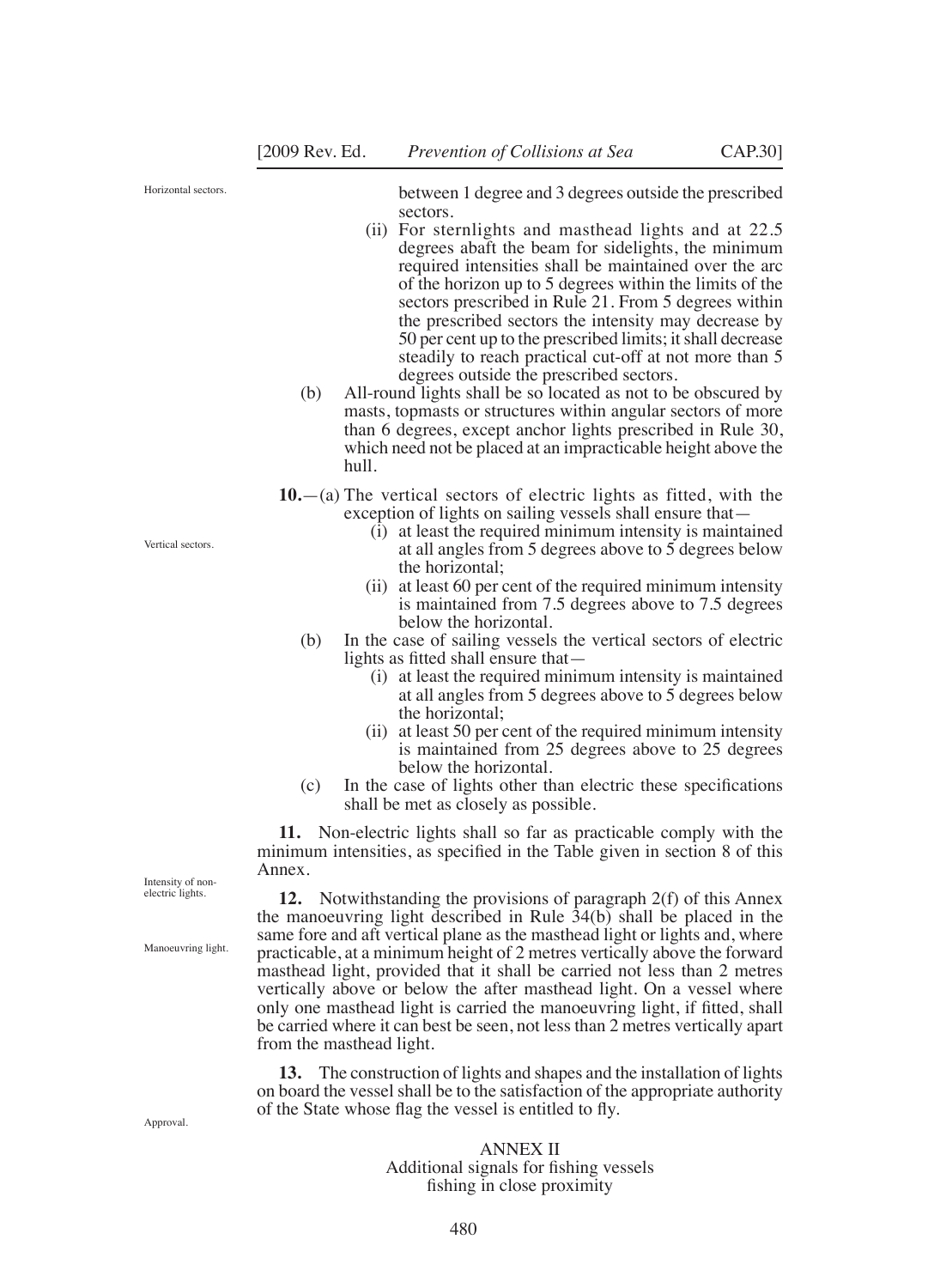**1.** The lights mentioned herein shall, if exhibited in pursuance of Rule 26(d), be placed where they can best be seen. They shall be at least 0.9 metre apart but at a lower level than lights prescribed in Rule 26(b) (i) and (c) (i). The lights shall be visible all round the horizon at a distance of at least 1 mile but at a lesser distance than the lights prescribed by these Rules for fishing vessels.

- **2.**—(a) Vessels when engaged in trawling, whether using demersal or pelagic gear, may exhibit—
	- (i) when shooting their nets:
		- two white lights in a vertical line;
	- (ii) when hauling their nets:
	- one white light over one red one in a vertical line; (iii) when the net has come fast upon an obstruction: two red lights in a vertical line.
	- (b) Each vessel engaged in pair trawling may exhibit—
		- (i) by night, a searchlight directed forward and in the direction of the other vessel of the pair;
		- (ii) when shooting or hauling their nets or when their nets have come fast upon a obstruction, the lights prescribed in 2(a) above.

**3.** Vessels engaged in fishing with purse seine gear may exhibit two yellow lights in a vertical line. These lights shall flash alternately every second and with equal light and occultation duration. These lights may be exhibited only when the vessel is hampered by its fishing gear.

#### ANNEX III

#### Technical details of sound signal appliances

**1.**—(a) Frequencies and range of audibility.

 The fundamental frequency of the signal shall lie within the range of 70-700 Hz.

 The range of audibility of the signal from a whistle shall be determined by those frequencies, which may include the fundamental and/or more higher frequencies, which lie within the range 180-700 Hz  $(\pm 1$  per cent) and which provide the sound pressure levels specified in paragraph 1(c) below.

- (b) Limits of fundamental frequencies. To ensure a wide variety of whistle characteristics, the fundamental frequency of a whistle shall be between the following limits—
	- (i) 70-200 Hz, for a vessel 200 metres or more in length;
	- (ii) 130-350 Hz, for a vessel 75 metres but less than 200 metres in length;
- (iii) 250-700 Hz, for a vessel less than 75 metres in length. (c) Sound signal intensity and range of audibility.

A whistle fitted in a vessel shall provide in the direction of maximum intensity of the whistle and at a distance of 1 metre from it, a sound pressure level in at least one 1/3rd-octave band within the range of frequencies 180-700 Hz  $(\pm 1$  per cent) of not less than the appropriate figure given in the table below.

| Length of vessel | $1/3$ rd-octave band | Audibility |
|------------------|----------------------|------------|
| in metres        | level at 1 metre     | range in   |

Signals for trawlers.

General.

Signals for purse seiners.

Whistles.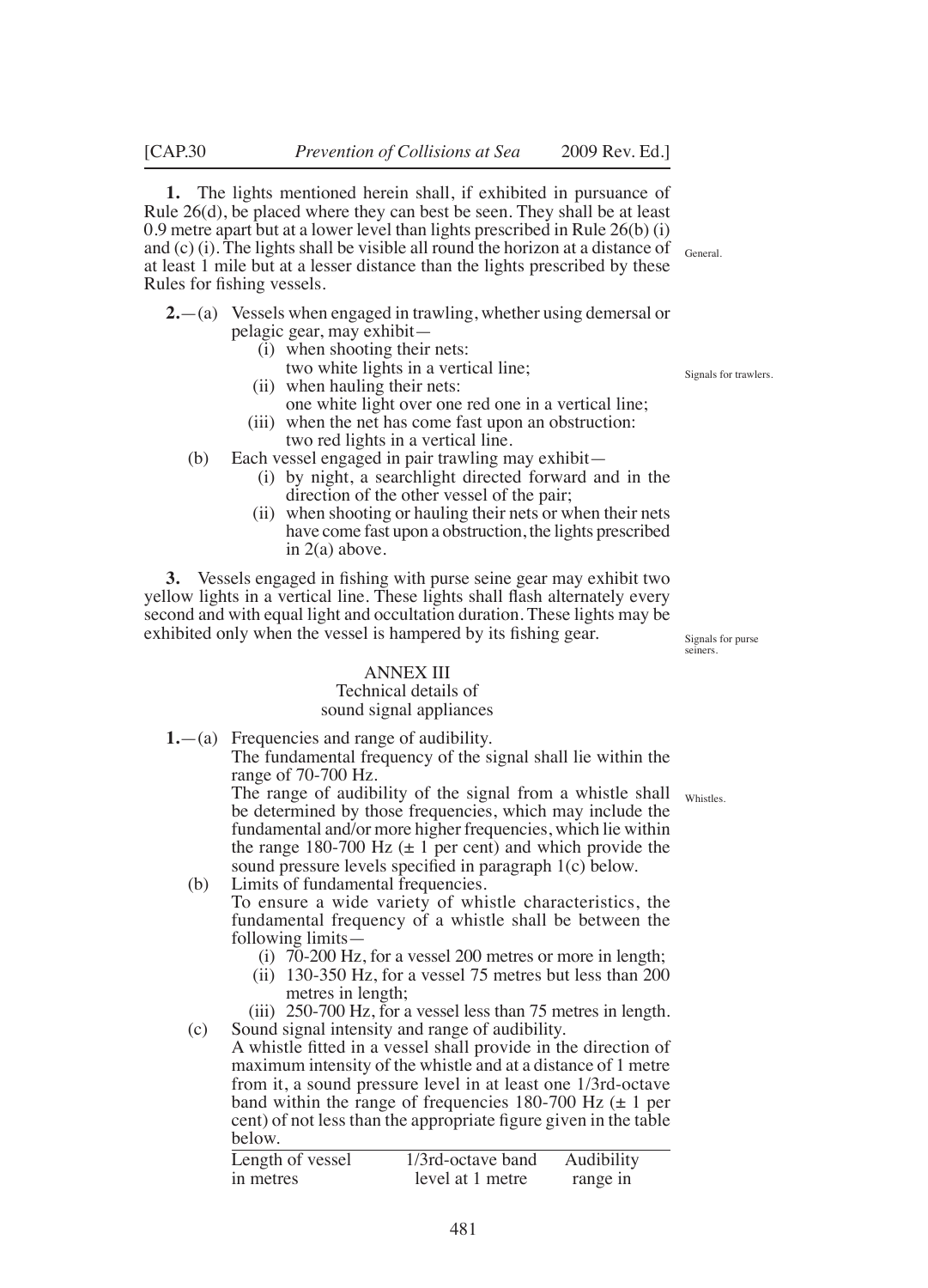|                      | in dB referred to<br>$2 \times 10^{-5}$ N/m <sup>2</sup> | nautical<br>miles |
|----------------------|----------------------------------------------------------|-------------------|
| 200 or more          | 143                                                      |                   |
| 75 but less than 200 | 138                                                      | 15                |
| 20 but less than 75  | 130                                                      |                   |
| Less than 20         |                                                          | $\cup$ 5          |

 The range of audibility in the table above is for information and is approximately the range at which a whistle may be heard on its forward axis with 90 per cent probability in conditions of still air on board a vessel having average background noise level at the listening posts (taken to be 68 dB in the octave band centred on 250 Hz and 63 dB in the octave band centred on 500 Hz).

 In practice the range at which a whistle may be heard is extremely variable and depends critically on weather conditions; the values given can be regarded as typical but under conditions of strong wind or high ambient noise level at the listening post the range may be much reduced.

(d) Directional properties.

 The sound pressure level of a directional whistle shall be not more than 4 dB below the prescribed sound pressure level on the axis at any direction in the horizontal plane within  $\pm$ 45 degrees of the axis. The sound pressure level at any other direction in the horizontal plane shall be not more than 10 dB below the prescribed sound pressure level on the axis, so that the range in any direction will be at least half the range on the forward axis. The sound pressure level shall be measured in that 1/3rd-octave band which determines the audibility range.

(e) Positioning of whistles. When a directional whistle is to be used as the only whistle on a vessel, it shall be installed with its maximum intensity directed straight ahead.

 A whistle shall be placed as high as practicable on a vessel, in order to reduce interception of the emitted sound by obstructions and also to minimize hearing damage risk to personnel. The sound pressure level of the vessel's own signal at listening posts shall not exceed 110 dB (A) and so far as practicable should not exceed 100 dB (A).

- (f) Fitting of more than one whistle. If whistles are fitted at a distance apart of more than 100 metres, it shall be so arranged that they are not sounded simultaneously.
- (g) Combined whistle systems. If due to the pressure of obstructions the sound field of a single whistle or of one of the whistles referred to in paragraph 1(f) above is likely to have a zone of greatly reduced signal level, it is recommended that a combined whistle system be fitted so as to overcome this reduction. For the purposes of the Rules a combined whistle system is to be regarded as a single whistle. The whistles of a combined system shall be located at a distance apart of not more than 100 metres and arranged to be sounded simultaneously. The frequency of any one whistle shall differ from those of the others by at least 10 Hz.
- **2.**—(a) Intensity of signal.

 A bell or gong, or other device having similar sound characteristics shall produce a sound pressure level of not less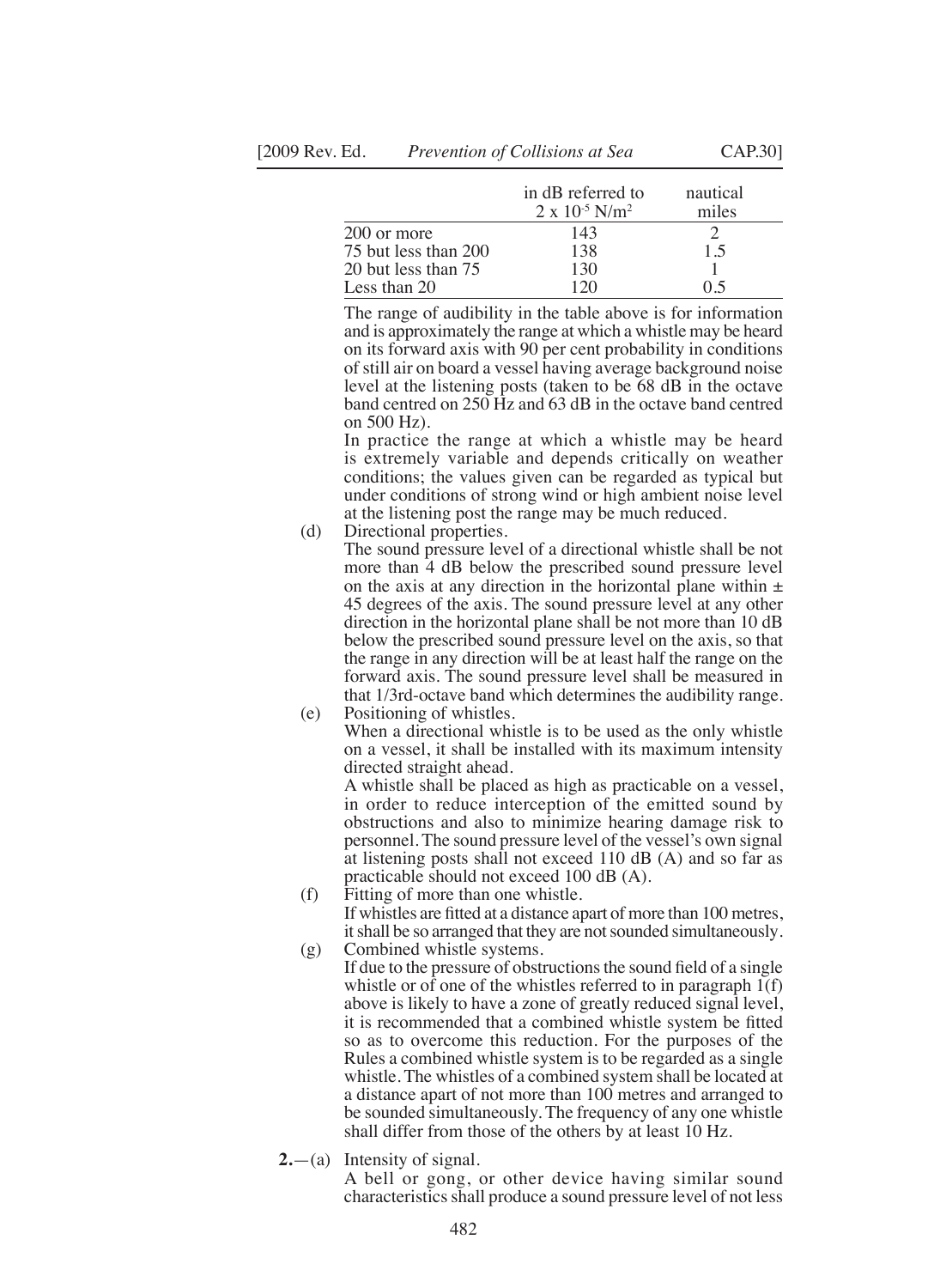than 110 dB at a distance of 1 metre from it.

Bell or gong.

(b) Construction.

 Bells and gongs shall be made of corrosion-resistant material and designed to give a clear tone. The diameter of the mouth of the bell shall be not less than 300 mm for vessels of 20 metres or more in length, and shall be not less than 200 mm for vessels of 12 metres or more but of less than 20 metres in length.

 Where practicable, a power-driven bell striker is recommended to ensure constant force but manual operation shall be possible. The mass of the striker shall be not less than 3 per cent of the mass of the bell.

**3.** The construction of sound signal appliances, their performance and their installation on board the vessel shall be to the satisfaction of the appropriate authority of the State whose flag the vessel is entitled to fly.

Approval.

# ANNEX IV

### Distress Signals

**1.** The following signals, used or exhibited either together or separately, indicate distress and need of assistance—

- (a) a gun or other explosive signal fired at intervals of about a minute;
- (b) a continuous sounding with any fog-signalling apparatus;
- (c) rockets or shells, throwing red stars ired one at a time at short intervals;
- (d) a signal made by radiotelegraphy or by any other signalling method consisting of the group •••–––••• (SOS) in the Morse Code;
- (e) a signal sent by radiotelephony consisting of the spoken word "Mayday";
- (f) the International Code Signal of distress indicated by N.C.;
- (g) a signal consisting of a square lag having above or below it a ball or anything resembling a ball;
- (h) flames on the vessel (as from a burning tar barrel, oil barrel, etc);
- (i) a rocket parachute flare or a hand flare showing a red light;
- (j) a smoke signal giving off orange-coloured smoke;<br>(k) slowly and repeatedly raising and lowering arms ou
- slowly and repeatedly raising and lowering arms outstretched to each side;
- (1) the radiotelegraph alarm signal;<br>(m) the radiotelephone alarm signal;
- the radiotelephone alarm signal;
- (n) signals transmitted by emergency position-indicating radio beacons.

**2.** The use or exhibition of any of the foregoing signals except for the purpose of indicating distress and need of assistance and the use of other signals which may be confused with any of the above signals is prohibited.

**3.** Attention is drawn to the relevant sections of the international Code of Signals, the Merchant Ship Search and Rescue Manual and the following signals—

- (a) a piece of orange-coloured canvas with either a black square and circle or other appropriate symbol (for identification from the air);
- (b) a dye marker.